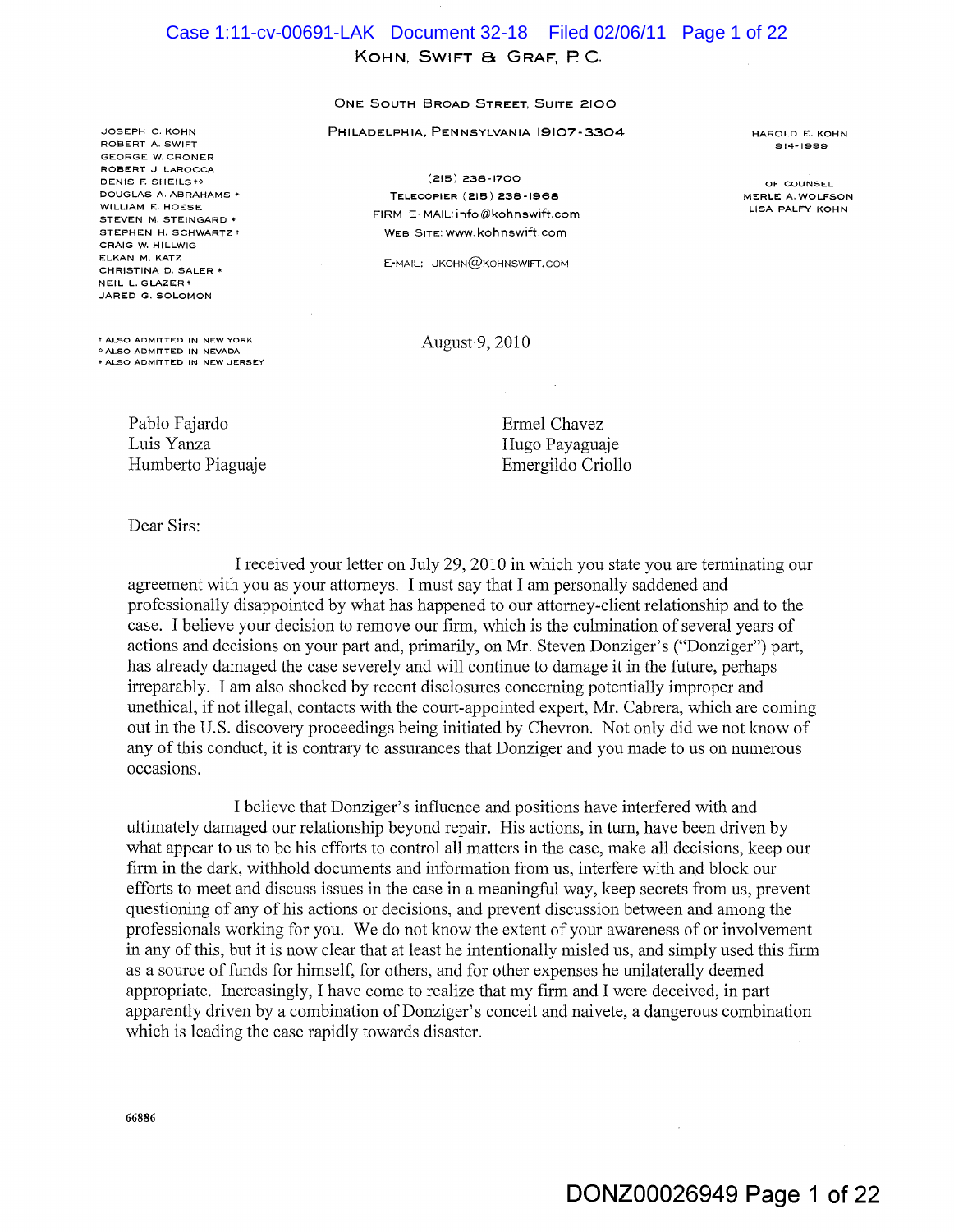KOHN, SWIFT & GRAF, P.C. CONTINUATION SHEET No. 2 MR. PABLO FAJARDO

MR. LUIs YANZA MR. HUMBERTO PIAGUAJE MR. ERMEL CHAVEZ MR. HUGO PAYAGUAJE MR. ERMERGILDO CRIOLLO

AUGUST 9, 20 I 0

Your most recent letter repeats some of the same themes and untruths which Donziger has been promoting for some time. I do not intend to set forth an exhaustive discussion here but do need to respond with the true facts to the false and incomplete points in your letter. I also attach my prior letter of November 19,2009, which addressed our overall relationship, which I request you share with your communities, along with this letter.

First, this firm has not breached any agreements with you or failed to meet our obligations under any agreements. Please be advised that while we still would like to engage in amicable dialogue with you, we assert and reserve all of our rights to recover our expenditures and attorneys' fees under our agreement, and if necessary we will do so through all appropriate legal actions. There is no agreement which requires, as Donziger and now you suggest, that this firm must pay whatever sums to Donziger and others that he demands, for his own account and otherwise, while our firm is excluded from participation in the decision making and budgeting process, lied to about the status of the case and your actions, and information is otherwise withheld from us. Furthermore, I have reiterated in writing (email dated December 11, 2009) and in our meeting in April, 2010, that we were prepared to continue to pay necessary and appropriate litigation expenses. In addition, I proposed to you involving several other prominent law firms in the case who were willing to discuss joining the case and making substantial contributions of both expenses and lawyer time. These proposals were completely ignored by you. You never asked to meet with these firms, or even have a phone call with them, even though, as I said, they were willing to pay expenses and not seek fees for themselves until the end of the case. From the materials I gave you about two of these firms in April, you can see that these firms have 30 years of experience in environmental, human rights, and other major cases, a far better record than any of the firms that Donziger has obtained who have appeared in the matters in the United States. I can only assume that you ignored these opportunities at Donziger's insistence because he thought that he could not exercise complete control over matters if firms of this type were involved, and that because I was recommending them, they would not acquiesce in his plans and efforts to remove us from the case.

Second, you state that I unilaterally sent letters to certain consultants and that has impacted the case. I believe you are referring to letters I sent last November informing Ms. Hinton and Mr. Beltman that, without our firm's prior approval, they should not expect to be paid by this firm for efforts requested by others. Ms. Hinton spoke to me shortly after that, said she perfectly understood my position, and that she wished to continue working on the case and I understand she has. Mr. Beltman also sent me a cordial confirmation. Also, Donziger told me during a meeting in March, 2010 that his friend Mr. DeLeon has advanced additional funds pursuant to an agreement directly with you, and he obtained a "loan" from a friend ofMr. Barnes.

Third, you state that we have attempted to force you to propose a settlement negotiation. That is completely untrue and devoid of facts, and sounds like another of Donziger's fantasies. On November 10, 2009 I sent you a detailed letter setting forth my views, as a lawyer, of the possible benefits of pursuing a settlement negotiation at that time. You wrote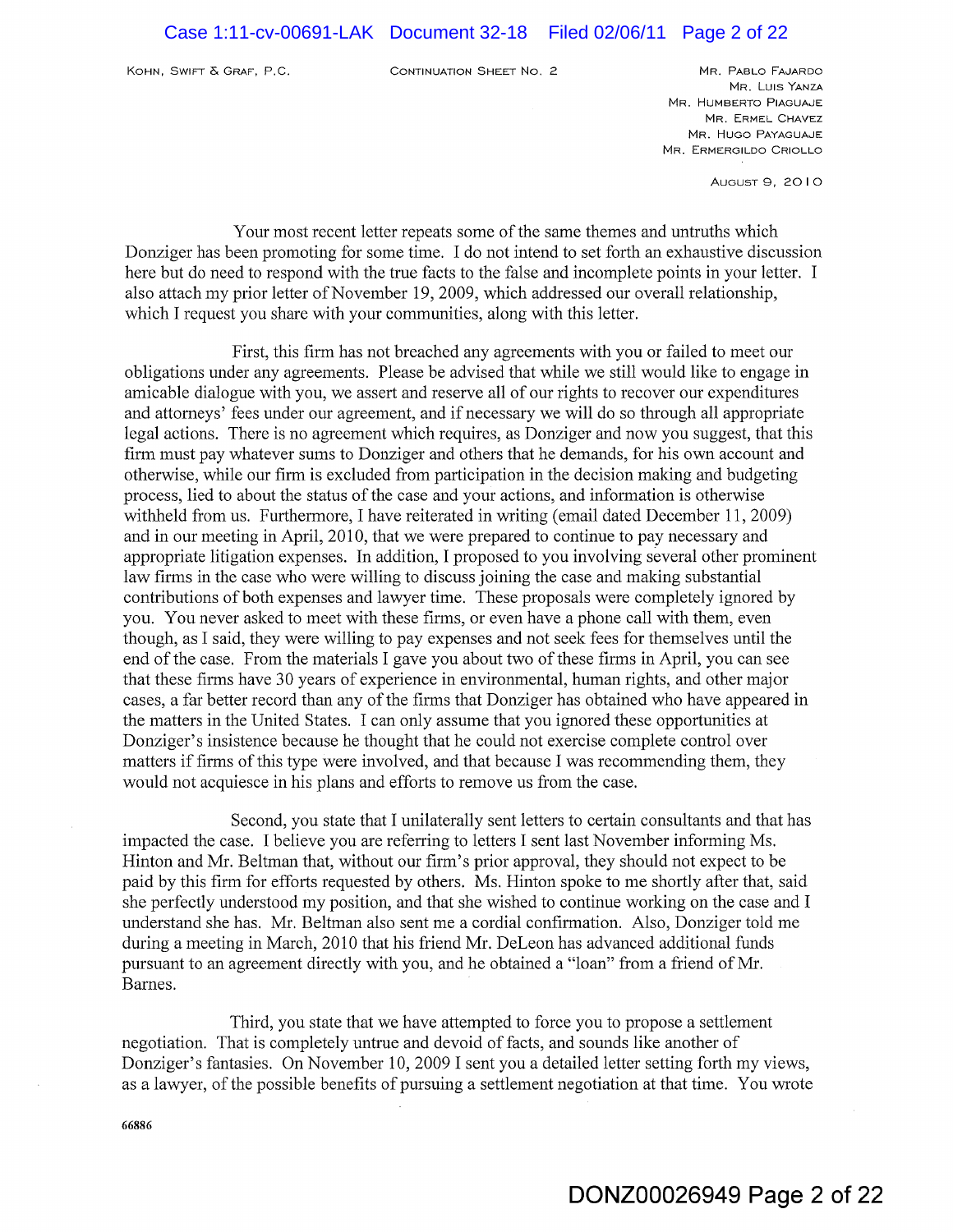KOHN, SWIFT & GRAF, P.C. CONTINUATION SHEET No. 3 MR. PABLO FAJARDO

MR. LUIs YANZA MR. HUMBERTO PIAGUAJE MR. ERMEL CHAVEZ MR. HUGO PAYAGUAJE MR. ERMERGILDO CRIOLLO

AUGUST g, 20 10

back shortly after that, summarily rejecting the ideas set forth in my letter. You never sought to discuss the matter with me or exchange ideas and strategies. I attach another copy of that letter and request that you discuss it with your communities, as the points raised in it are as important now as they'were then, perhaps even more so. Indeed, the developments of the last year under Donziger's control have only hurt the case, and the chances for a settlement, dramatically.

Fourth, you say there needed to be dialog between the legal team. I agree. As we explained in prior letters and in detail at our meeting in April we had been trying for well over a year to have a meeting of the entire legal team to discuss all issues and all pending motions, etc., including offers during 2009 to meet with the team in Ecuador, but Donziger repeatedly interfered with and ultimately blocked any such meeting, saying that it would not be "helpful" or "efficient.". He told us we could not meet with Juan Pablo when he was in the United States to meet with the Winston firm last summer. Throughout 2009 we asked for information on numerous issues, including any drafts of the final submission. I have requested in writing in January, 2010 and again at our April meeting the drafts of the final submission and you have never forwarded anything to us in response. We put substantial time into trying to analyze, among other things, what requirements would need to be met to enforce a judgment against Chevron in the United States (or under general international standards), and we made clear to Donziger on numerous occasions that this analysis had to inform final submissions to the Lago Agrio court, or at the very least that the lawyers in Ecuador needed to be fully briefed on it. All of this was to be in preparation for anticipated litigation against Chevron in the United States following entry of a judgment in the plaintiffs' favor, but we were stonewalled constantly on our requests for information, documents, records, etcetera. How can you expect our work on something when you never sent us any of the documents we requested?

Fifth, you state that Pablo, Luis and Humberto did not spend much time with us when we met in April and that I maintained a hostile attitude. You, not us, determined the scheduled time for the meeting. I had said we would spend as much time as you wanted to spend. You left after several hours to attend a party in New York and meet with Donziger and law firms he was trying to involve in the case. At our meeting Luis and Pablo stated several times that the points I raised were "important" and "necessary to be discussed." They stated it was right to put everything on the table, and you acknowledged that "mistakes had been made" and there should not be one person in "control" of all aspects of the case. I stated we were willing to (a) fund necessary and appropriate litigation expenses, (b) provide the efforts of myself and the three additional lawyers who had worked on the case as well as other experienced lawyers as needed, (c) take the lead in addressing the United States litigation including possible discovery from Chevron (which no one has yet begun), and (d) approach other leading United States firms to join the team, and gave you voluminous resumes of two such firms. As I mentioned above, you, presumably under Donziger's direction, ignored these proposals and never made any further inquiries concerning involving these firms.

After the meeting you informed me that a Mr. Ecouomou was working on a new "financing" arrangement and agreements among the legal team and that I should meet with him.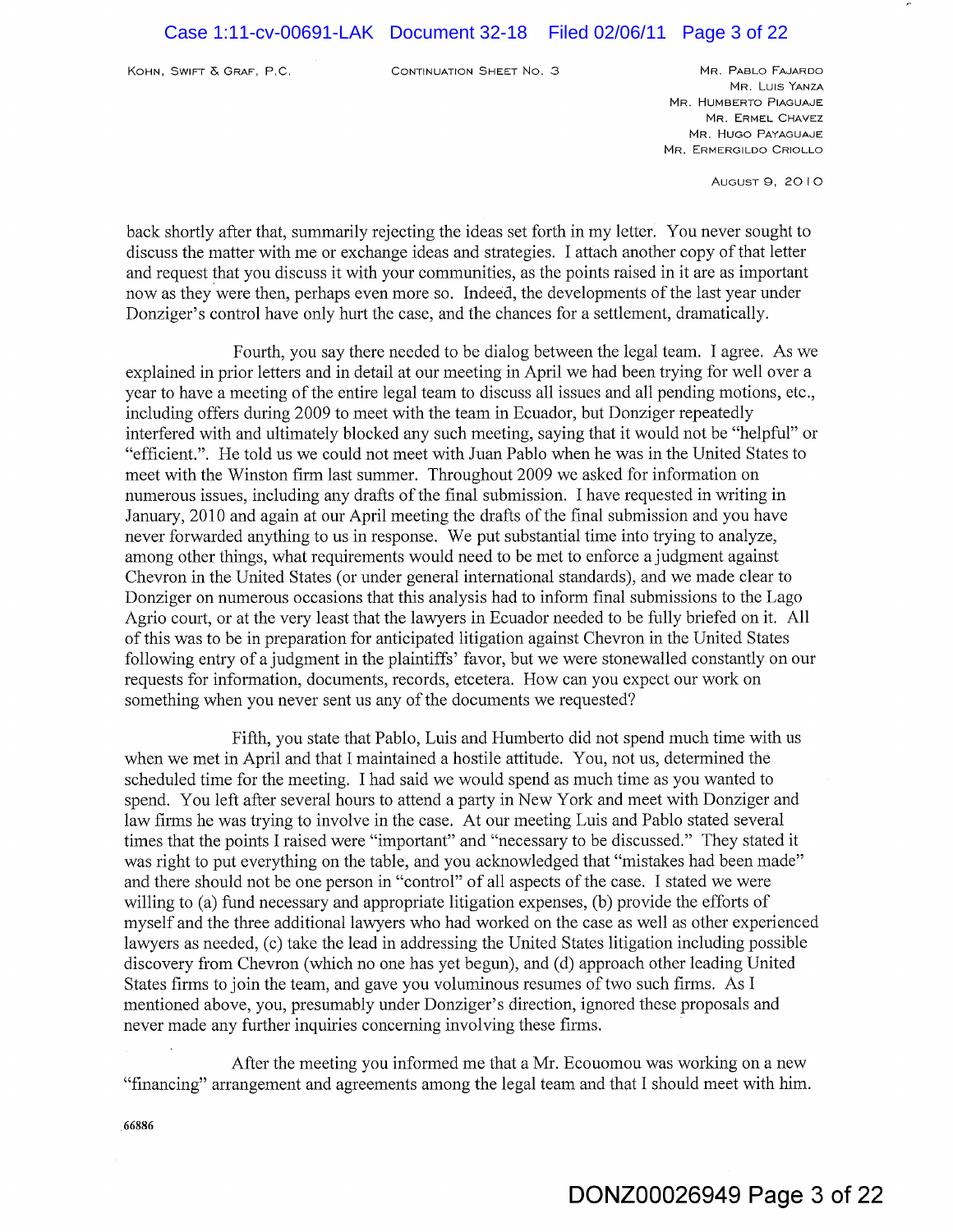KOHN, SWIFT & GRAF, P.C. CONTINUATION SHEET NO. 4 MR. PABLO FAJARDO

MR. LUIS YANZA MR. HUMBERTO PIAGUAJE MR. ERMEL CHAVEZ MR. HUGO PAYAGUAJE MR. ERMERGILDO CRIOLLO

AUGUST 9, 20 10

At your request, I did. Mr. Ecouomou is a non-lawyer who was acting as a sort of broker to obtain funding for the case for a fee. After our meeting I sent him a short list of questions. He responded shortly thereafter saying I had a right to get answers to those questions, but since that time I have heard nothing further from him.

Aside from your termination of the attorney-client relationship, there are important points which I must restate, and request that you share with the communities.

1. Donziger's egotistical "control" over the litigation has been a disaster. As I said in April, the Calmbacher deposition proceeded without any representation from the plaintiffs'; deadlines were missed in the Denver case which set the tone for all the other proceedings; the attorney-client privilege has been effectively destroyed due to Donziger's egotistical and naIve behavior in allowing filming of what should have been confidential meetings and his obsession with public relations, and now, the courts are accepting Chevron's argument that a "crime/fraud" exception applies to attorney-client communications. Meanwhile, it does not appear that Donziger has taken any steps to affirmatively take discovery from Chevron, or any of the persons who may have acted on Chevron's behalf.

2. Finally, and most disturbing and shocking to our firm are recent revelations in Chevron's discovery of the extent of contacts with Cabrera, which our firm had no knowledge of and never would have approved. Indeed, it appears to me that the outright refusal to provide us with any information about Cabrera's report were intended to hide from us what may have been outrageously improper conduct. We had several times over the course of last year indicated that one matter that needed to be fully discussed and explored was the expert's reports and recommendations, in the context of discussing strategically how to frame a final submission to the court that might result in a defensible judgment. As with everything else, we were frustrated in our efforts to have those conversations, but at the time we simply assumed that Cabrera's work was sloppy and overly ambitious, but had been done independently.

When Chevron first started making these accusations, Donziger assured me repeatedly that there were no improper contacts of any kind, and I had no reason to believe things to be to the contrary. Pablo and Luis made similar assurances during our meeting in April. It is now clear in hindsight that those statements were blatant lies, intended to induce our firm into paying more money for litigation expenses. Last Summer, after the news about the videotaped meeting with Judge Nunez broke, I proposed that as the plaintiffs lawyers, we should hire another independent lawyer to conduct interviews of our team to ascertain all that could relate to Chevron's charges of misconduct, so we would know the extent of any conduct which Chevron might rely upon to attack the case. I spoke with a lawyer in Philadelphia, fluent in Spanish, who worked as a prosecutor for the United States government and now as part of his practice, regularly conducts internal investigations for private clients, businesses and governments, including in South America. I arranged a conference call with him and Donziger. Donziger steadfastly refused to agree to any such investigation, all the while assuring me that there was no improper contact of any kind.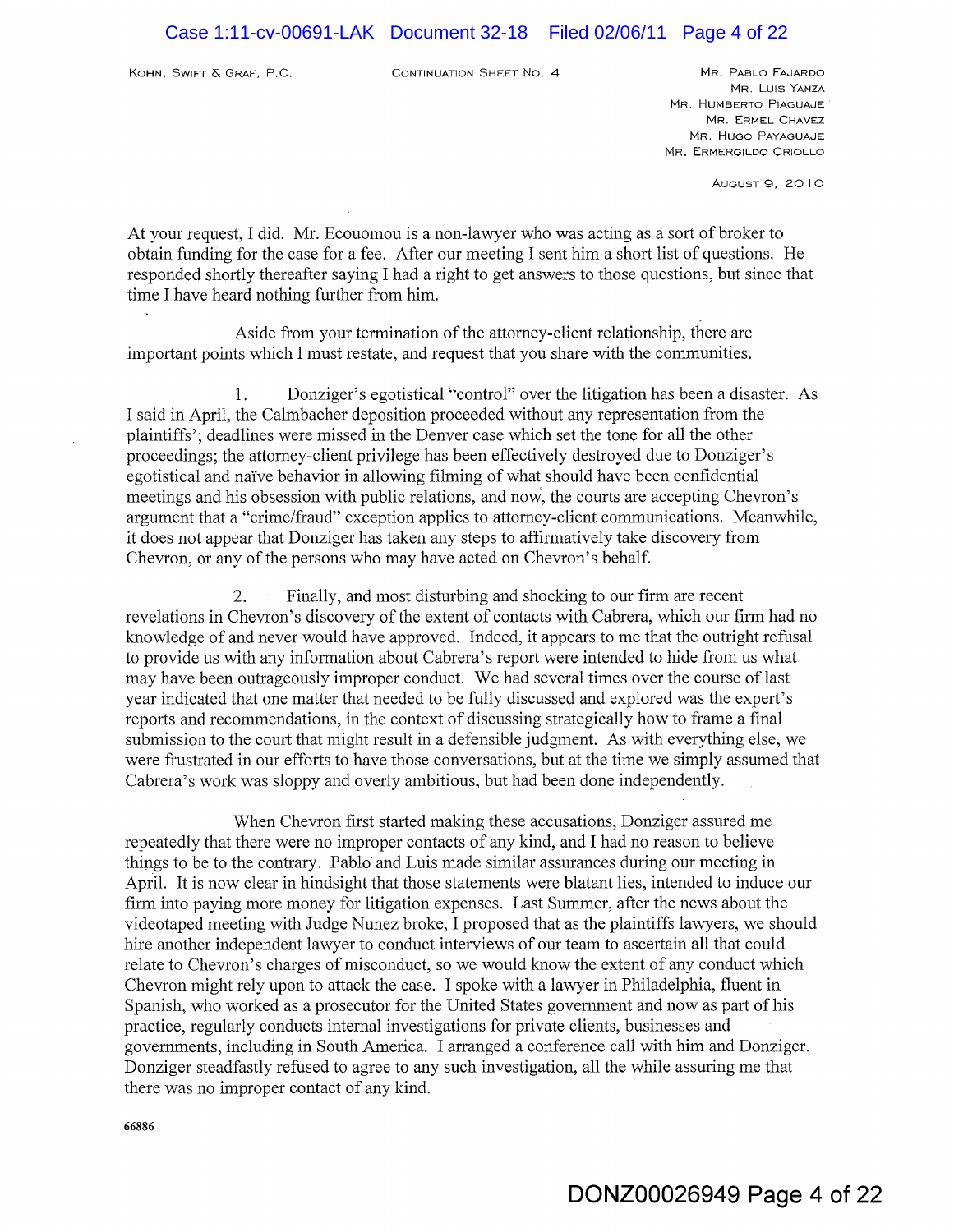KOHN, SWIFT & GRAF, P.C. CONTINUATION SHEET No. 5 MR. PABLO FAJARDO

MR. LUIS YANZA MR. HUMBERTO PIAGUAJE MR. ERMEL CHAVEZ MR. HUGO PAYAGUAJE MR. ERMERGILDO CRIOLLO

**AUGUST 9, 2010** 

We now find out that there may have been extensive, systematic contacts, orchestrated by Donziger, and with your participation and agreement, which have threatened the entire case. And, of course, we find out about it in part as a result of the utter stupidity, arrogance and conceit of inviting a film to be made documenting this improper conduct.

Luis, at our meeting in April, you described the case as a "train" which needs to reach its destination. Unfortunately you, under Donziger's control, and by excluding our firm, are driving the train over a cliff.

In light of this behavior which makes it highly unlikely that any court in the United States or elsewhere would ever enforce any judgment you might obtain, it is ironic that you write about our firm's "moral" obligation. Donziger hid this activity from us because he knew that we would never have agreed to or supported this strategy. It has undermined the entire case and the credibility of the entire plaintiffs' team. Donziger refused us access to his files last year, I now believe in part to hide these contacts from us, and to otherwise assert his exclusive control over matters. He refused my suggestion of an internal investigation, because it would have revealed these facts. And, as I state in my November 2009 letter and at our April 2010 meeting, I have insisted on ethical agreements among the consultants and others that do not amount to unethical fee sharing.

I therefore recommend that the plaintiffs representatives take the following

Replace all legal counsel and client leaders who have participated in the tainting of the case through the contact and communications with Cabrera (and others), have new counsel set forth all facts to the Lago Agrio Court, and agree that the Cabrera report be stricken and that a new expert be engaged by the Court to conduct the independent study.

We will, as you request, send to Luis the detailed schedules of all of our expenditures and attorney time expended on the case.

We reserve all of our legal rights in the matter under both the attorney-client agreement and our agreement with Donziger.

We request that you promptly send us any agreements which would purport to affect, alter or impair our firm's rights in any way.

'ery truly **OUTS** Sseph C. Kohn

JCKJkw

actions: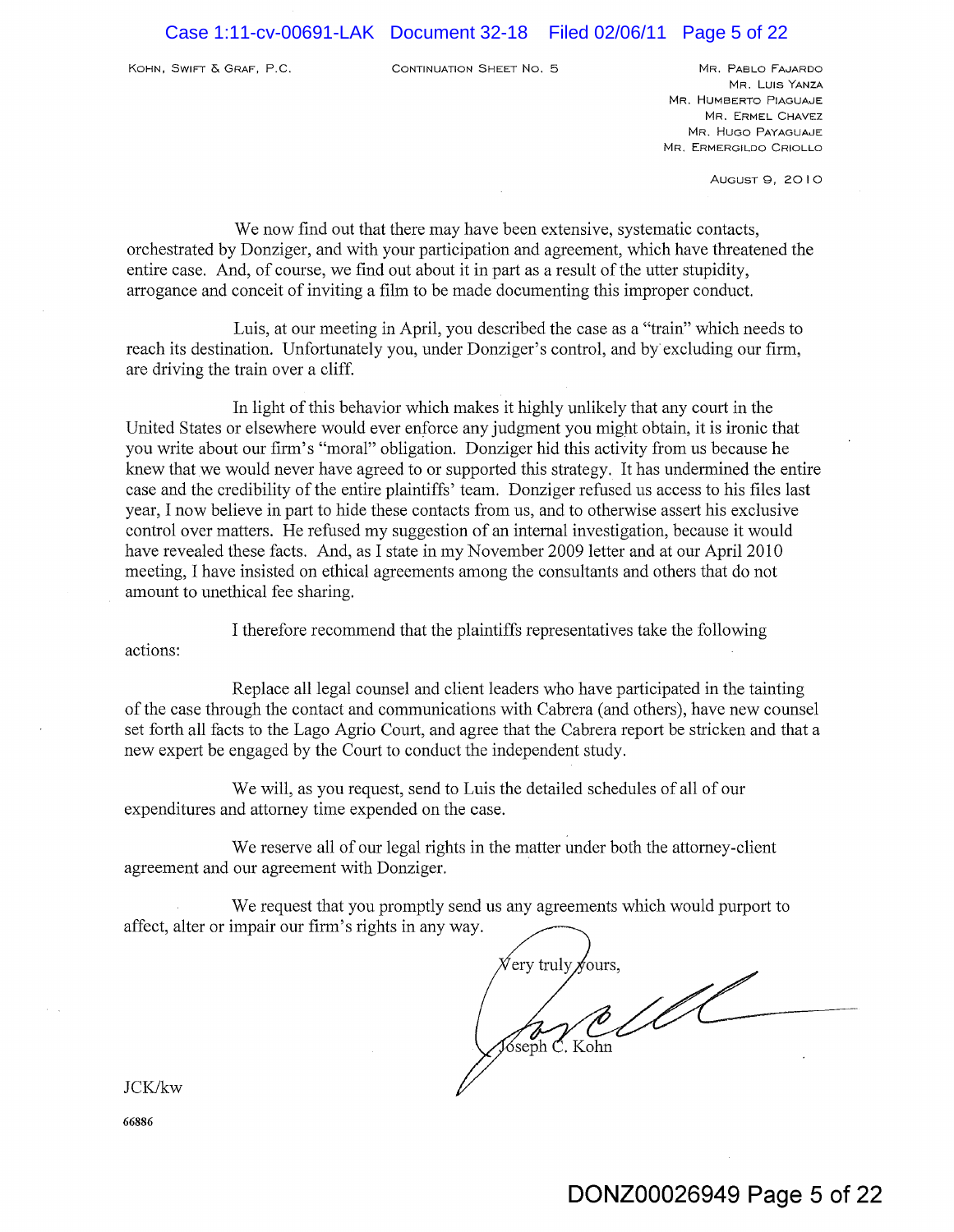NOVEMBER 10, 2009 LETTER

 $\sim$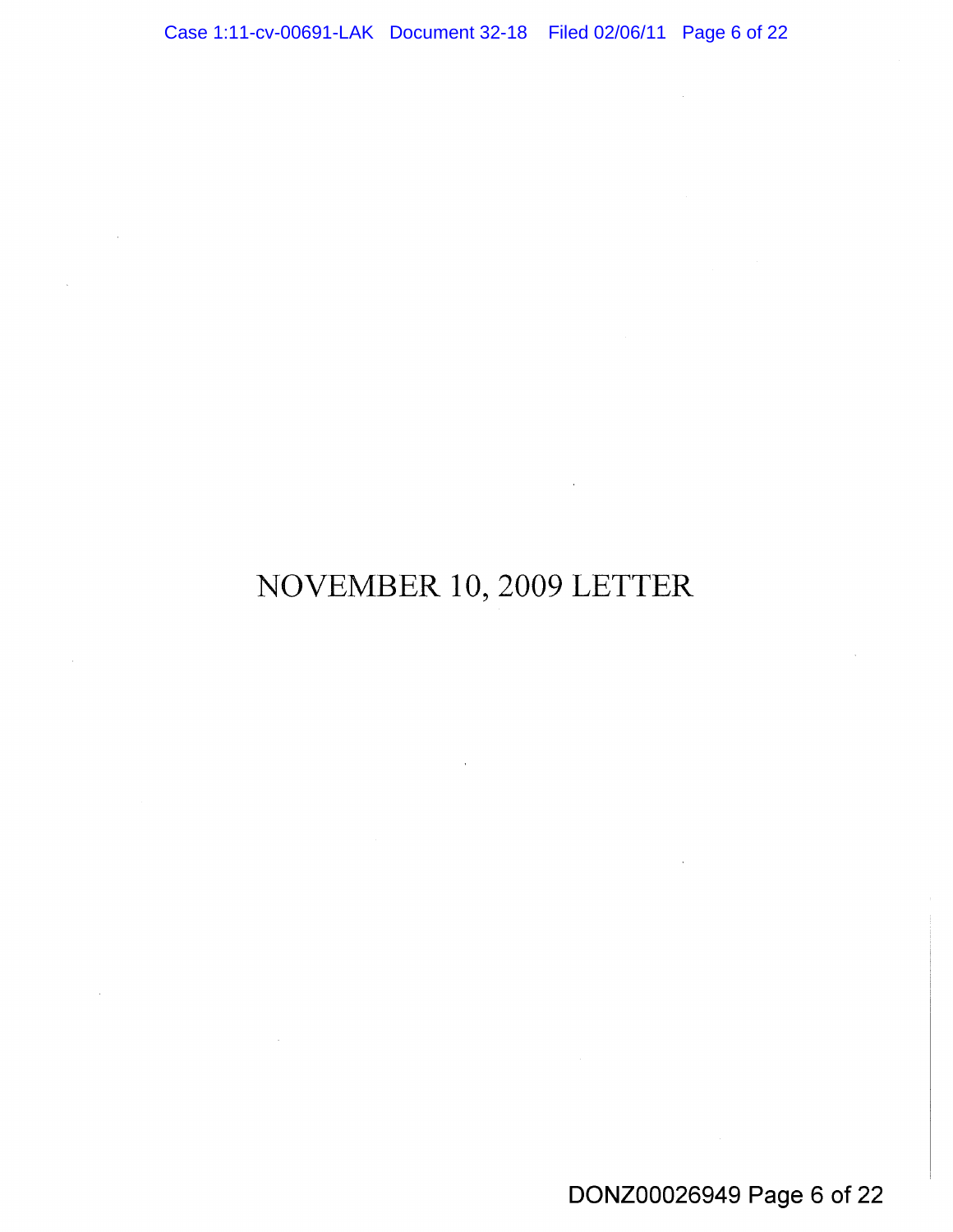#### KOHN. SWIFT & GRAF. P.C.

ONE SOUTH BROAD STREET. SUITE 2100

PHILADELPHIA. PENNSYLVANIA 19107-3304

JOSEPH C. KaHN ROBERT A. SWIFT GEORGE W. CRONER ROBERT J LAROCCA DENIS E SHEILS <sup>to</sup> DOUGLAS A. ABRAHAMS' WILLIAM E. HOESE STEVEN M. STEINGARD • STEPHEN H. SCHWARTZ ! CRAIG W. HILLWIG ELKAN M. KATZ CHRISTINA D. SALER • NEIL L. GLAZER t JARED G. SOLOMON

(215) 238-1700 TELECOPIER (215) 238-1968 FIRM E-MAIL:info@kohnswift.com WEB SITE:www.kohnswift.com E-MAIL: JKOHN@KOHNSWIFT.COM

November 10,2009

HAROLD E KaHN 1914-1999

OF COUNSEL MERLE A. WOLFSON LISA PALFY KOHN

<sup>t</sup>ALSO ADMITTED IN NEW YORK o ALSO AOMITTED IN NEVADA • ALSO ADMITTED IN NEW JERSEY

#### CONFIDENTIAL - ATTORNEY/CLIENT COMMUNICATION

Luis Yanza Pablo Fajardo

*Re: Ecuador- Texaco Case* 

Dear Luis and Pablo:

I hope you are both well.

I am writing this letter to raise with you the important issue that I have been discussing from time-to-time with Steven and that I am sure we all think about, namely, if and when to approach Chevron regarding further settlement negotiations and, what an appropriate and achievable range for a settlement would be. I suggested to Steven that I would put down my thoughts in a letter which can form the basis for further thought and discussions.

The possible settlement of this case is obviously a difficult and complicated question. Negotiations would be complex and subtle. These are questions which I believe need to be discussed in some detail. This letter does not attempt to address all of the complexities of the settlement process, but instead to raise some basic points for consideration and further thought.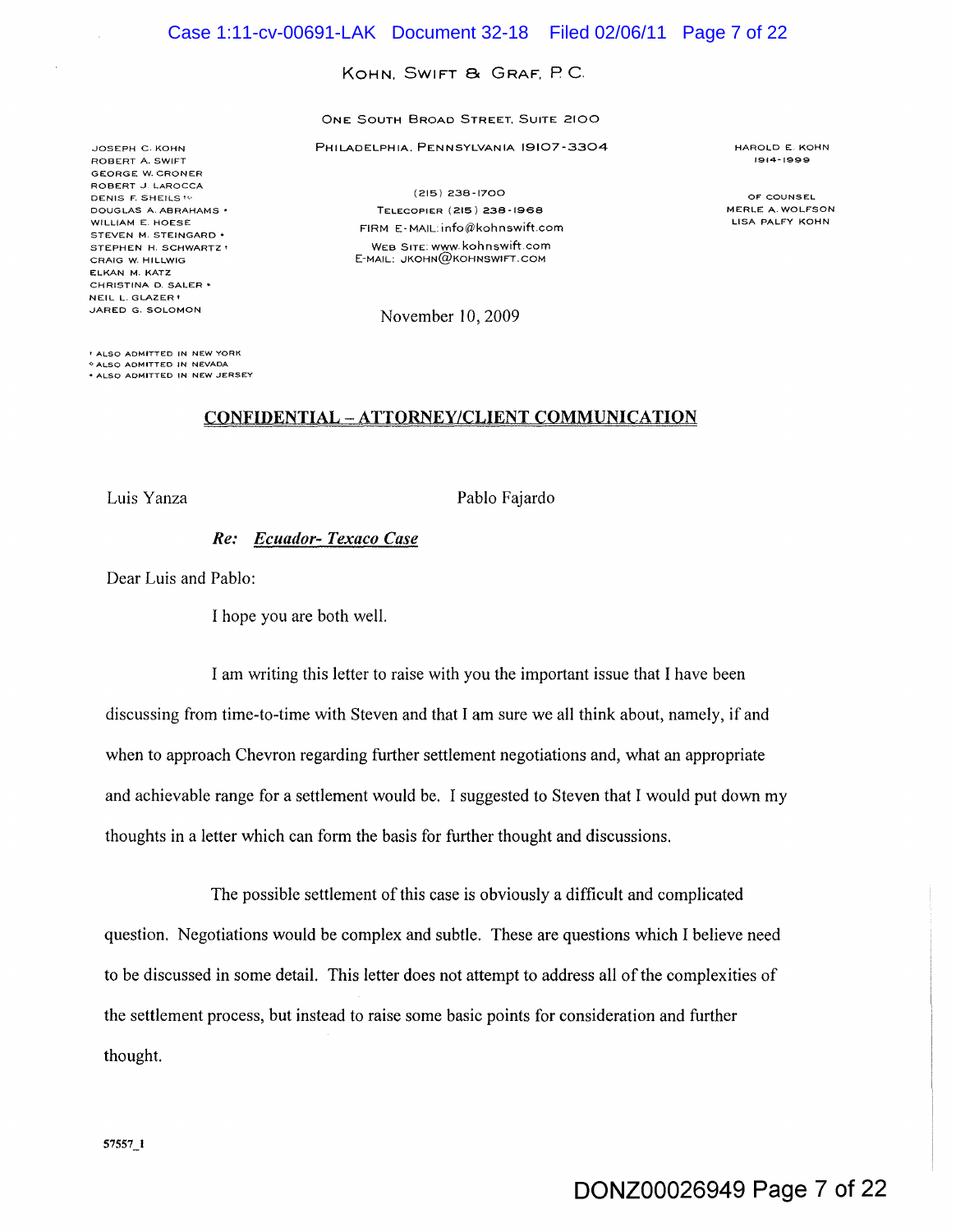KOHN. SWIFT & GRAF. P.C. CONTINUATION SHEET No.2 LUIS YANZA

PABLO FAJARDO NOVEMBER 10. 2009

# CONFIDENTIAL - ATTORNEY/CLIENT COMMUNICATION

My Proposal: We Should Approach Chevron To See If A Settlement Can Be Reached Before The End Of The Year. Let me get right to the point. I believe for several reasons that now may be an opportune time to approach Chevron's counsel to see if an agreement could be reached before the end of the year on a total dollar amount of a settlement payment from Chevron and the broad outlines of the remediation and other programs that would be part of the settlement. The reasons include the resignation of O'Reilly as President of Chevron at years end and the recent events in the case. In the past, Mr. Cullen has expressed to me that the O'Reilly regime did not want this case to be "passed down to the next generation of leadership" at the company. In addition, I believe that the new president and his team will not be interested in dealing with a settlement of this case in the first year or two of their tenure.

The Amount of the Settlement That Can Be Achieved. I believe that we should set a goal in negotiations to obtain a settlement amount "around \$1 billion." That is a range that would provide sufficient funds for major remediation, pit clean up, health care, water treatment and other remedies. It is an amount that will not be available if the litigation takes a tum against us. It is an amount which, after 5 or 10 or more years of litigation, might still be the best possible settlement, and it is a range that may hold some interest for Chevron to pay. More specifically, I believe a final settlement which is in the range from \$1 billion to \$1.2 billion on the high side, to \$700 million to \$850 million on the low side, is within the realm of possibility now, and would be an outstanding result given the enormous risks of this case. Such a settlement would provide the certainty of tremendous benefits to the thousands of people suffering from Chevron's conduct now, as opposed to the uncertain result of further litigation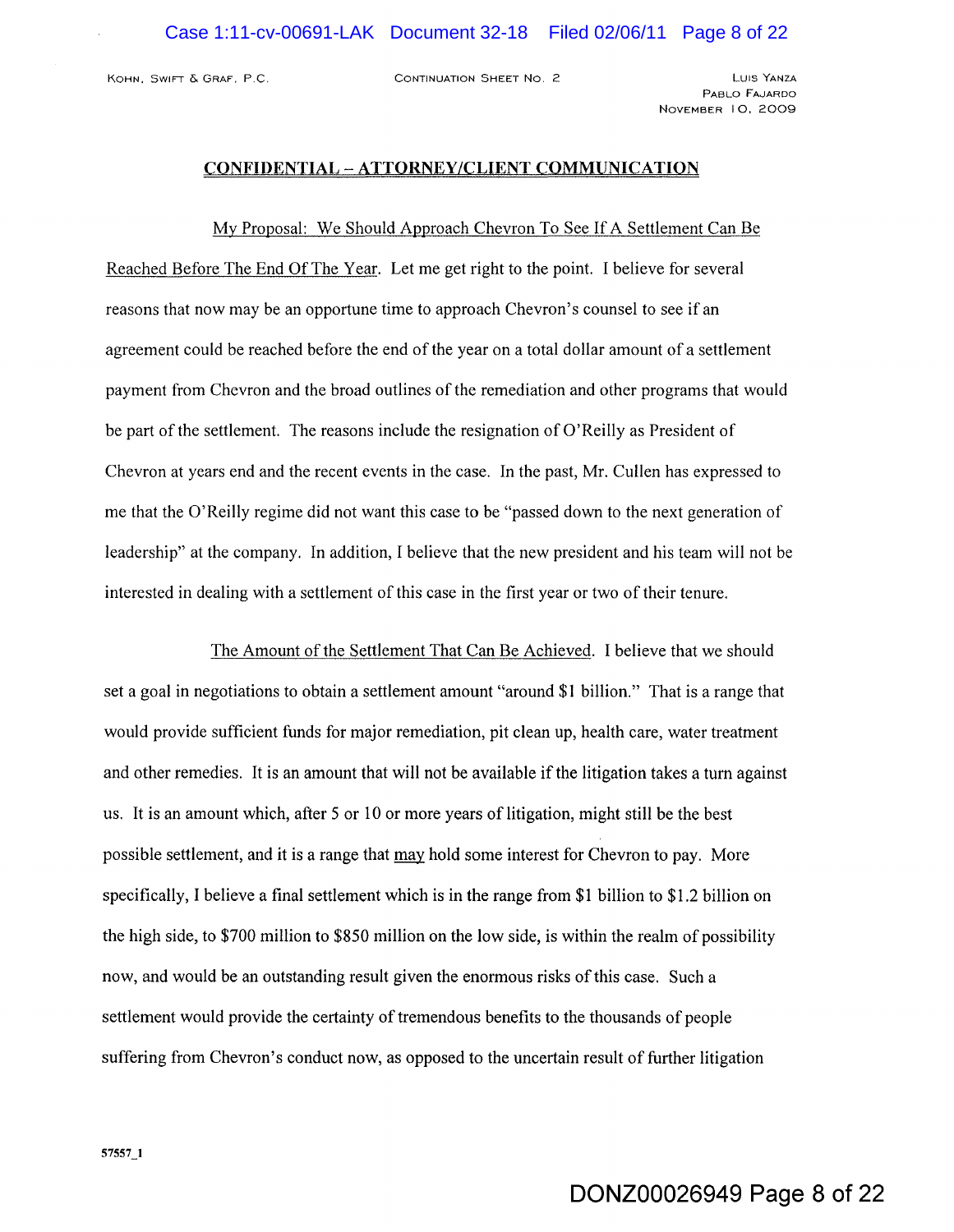KOHN, SWIFT & GRAF, P.C. CONTINUATION SHEET No. 3 LUIS YANZA

PABLO FAJARDO NOVEMBER 10, 2009

# **CONFIDENTIAL - ATTORNEY/CLIENT COMMUNICATION**

many years from now. I believe Chevron will fight for the next 10 or 20 years, if necessary, before paying a settlement in the multi-billion dollar range. Therefore, if we signal a willingness to negotiate in the range of \$1 billion we may be able to get serious negotiations started, negotiating between \$500 million and \$1 billion in the next months.

Some of the factors which lead me to this conclusion are summarized here. Again, this is not meant to be exhaustive or address all of the issues that we should consider before embarking on this proposed path.

1. There Is No Guarantee We Will "Win" The Case. Indeed, It Could Be Lost Entirely and The Plaintiffs Could Get Nothing In The End. As we all know, this case has tremendous risks and the ultimate outcome is completely uncertain. The events of the past months highlight the unpredictable nature of the case. If the case is litigated to finality in Ecuador and in collection proceedings in the United States and other countries, the process could easily take another 10 years or more. At any step along the way, Chevron could obtain a victory on anyone, technical issue, of jurisdiction or liability of the corporate parent entity, or any other one of the host of defenses it has and will assert. In that event, the case would be lost and there would be no recovery of any kind. No amount of public pressure or press coverage will convince Chevron to pay a settlement if it gets a favorable legal decision on a dispositive issue. I believe litigating this case to conclusion holds a 25% to 50% possibility that the case would be lost and there would be no recovery at all. When considering the range of a possible settlement you should consider it against the possibility of losing the case entirely and receiving nothing, as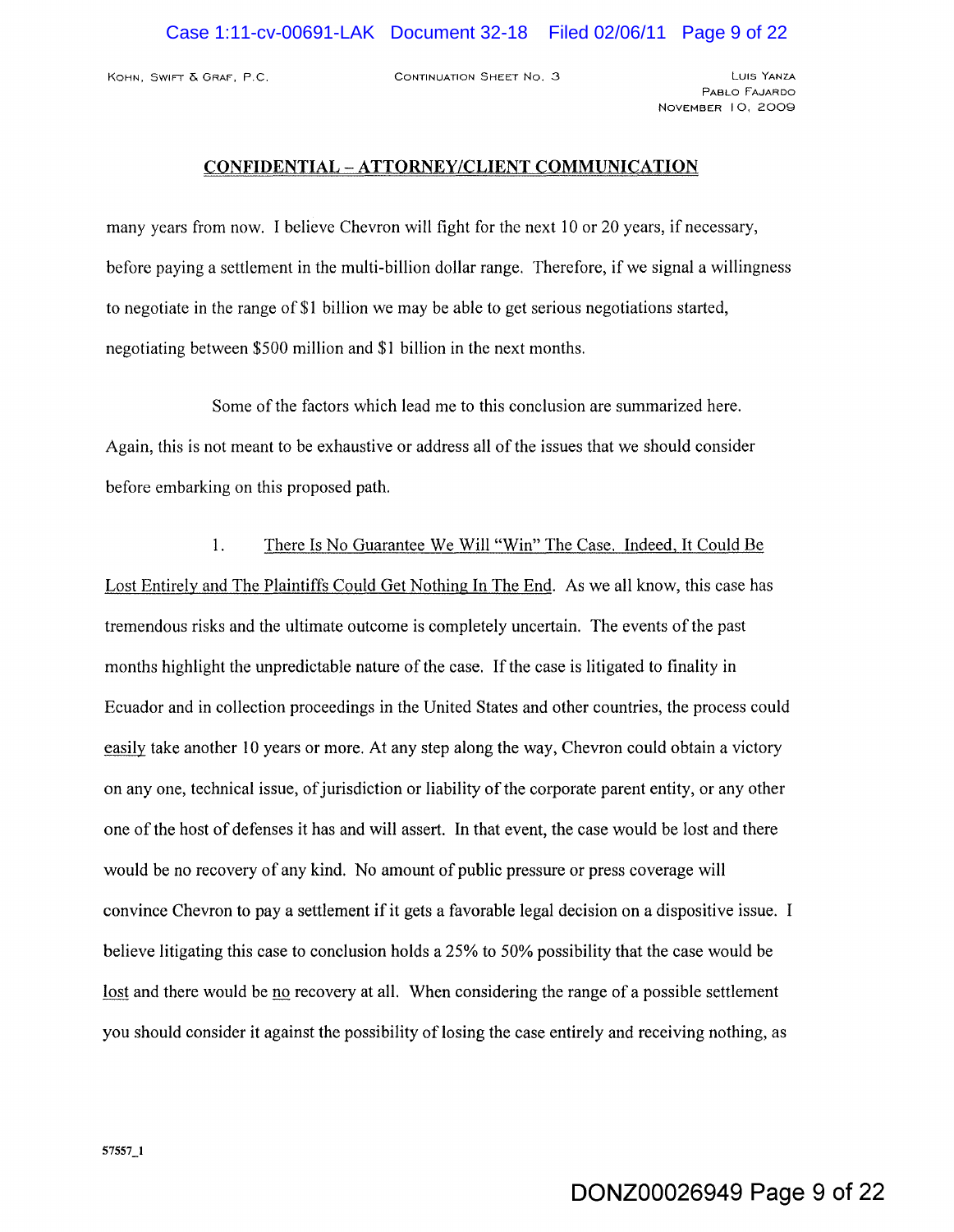KOHN, SWIFT 6. GRAF, P.C. CONTINUATION SHEET No. 4 LUIS YANZA

PABLO FAJARDO NOVEMBER 10, 2009

# **CONFIDENTIAL - ATTORNEY/CLIENT COMMUNICATION**

well as against the possibility of obtaining a larger settlement or recoveries through years of additional litigation,

2, Achieving a larger settlement would take many more years, Even if a settlement in excess of this range could be achieved, it will take years of additional litigation. During that time, the people in the Orient will continue to suffer and die from the pollution, drink contaminated water, and lack basic medical care, Any remediation program will take many years to implement. There is a tremendous benefit to beginning that process now, rather than 5 or 10 years from now, even if there is a larger amount of money in the future, A win at the trial level will only be the beginning, not the end, The Exxon Valdez case, for example, has continued for 13 years after the trial verdict in the U,S, It is not inconceivable that this case could last as long, or longer,

3, A "Victory" At Trial Poses It's Own Risks, Including Losing Control Over Implementing The Recovery, Even a victory at the trial court level poses many risks and potential problems for ultimately recovering from Chevron, First, the result at the trial level is still months, if not years away. Second the complexity of the evidence and claims and any remedy that the court may structure will provide Chevron and its lawyers with dozens of appellate issues to raise in Ecuador and in subsequent enforcement actions in the U.S, and elsewhere. Chevron will hire teams of lawyers to review the verdict, and the larger it is, the more issues and arguments they will raise, and the harder and longer they will fight. Third, a decision in our favor may result in losing control over the implementation of any potential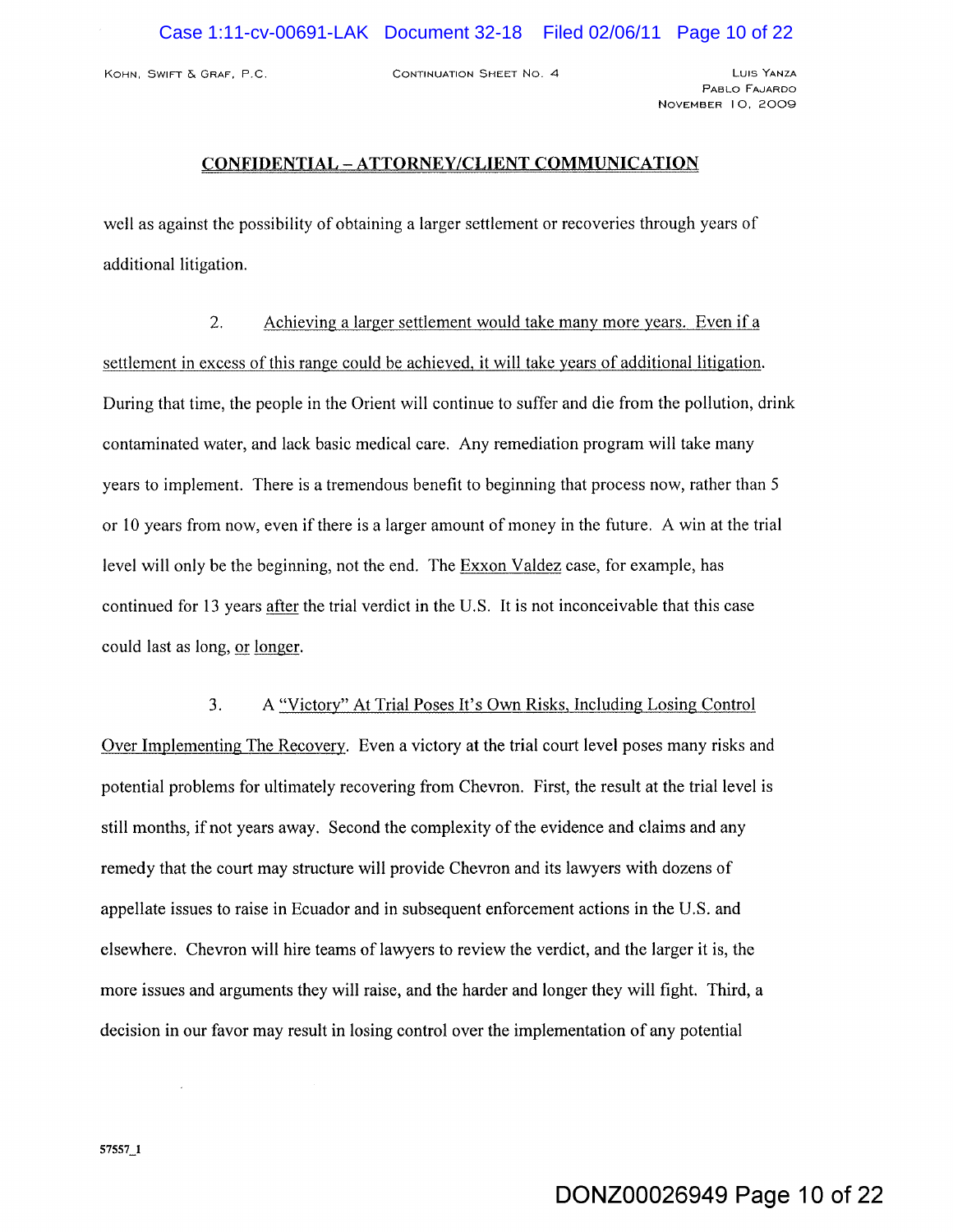KOHN, SWIFT & GRAF, P.C. CONTINUATION SHEET NO. 5

PABLO FAJARDO NOVEMBER 10, 2009

#### CONFIDENTIAL - ATTORNEY/CLIENT COMMUNICATION

remedies, In a settlement, we can agree to structure the relief in areas we deem most vital; we can administer the remedies in a way we want, without outside interference. A court verdict may take control over any such relief from us, and give it to the court or government officials and agencies. Moreover, a verdict in our favor will draw the government, NGOs and other entities to the case, who will seek to control the remediation process.

#### 4. A Settlement Of\$700 Million Or More Would Provide Vast Amounts Of

Relief. A settlement in the range I mentioned above, would provide tremendous relief to the affected individuals and communities. Assuming a settlement even in the \$700 million to \$800 million range, and our ability to control and direct expenditures, such a settlement could provide for virtually 100% clean-up of all of the oil pits; \$100 million or more towards clean water programs; \$100 million or more towards establishing healthcare facilities and treatments, and still leave tens of millions of dollars for other important programs and remedies that could be developed. Indeed, such a settlement at this figure would be one of the most outstanding humanitarian achievements ever obtained in a court of law. A settlement in that range would be the largest or among the largest, in an environmental case on behalf of individuals ever (as opposed to government prosecutions or "Superfund" type cases), and among the largest legal settlements of any kind, anywhere in the world. We should not pass up an opportunity of this type on the hope or belief that "we will get more later." Frequently cases are not successful "later". They are lost.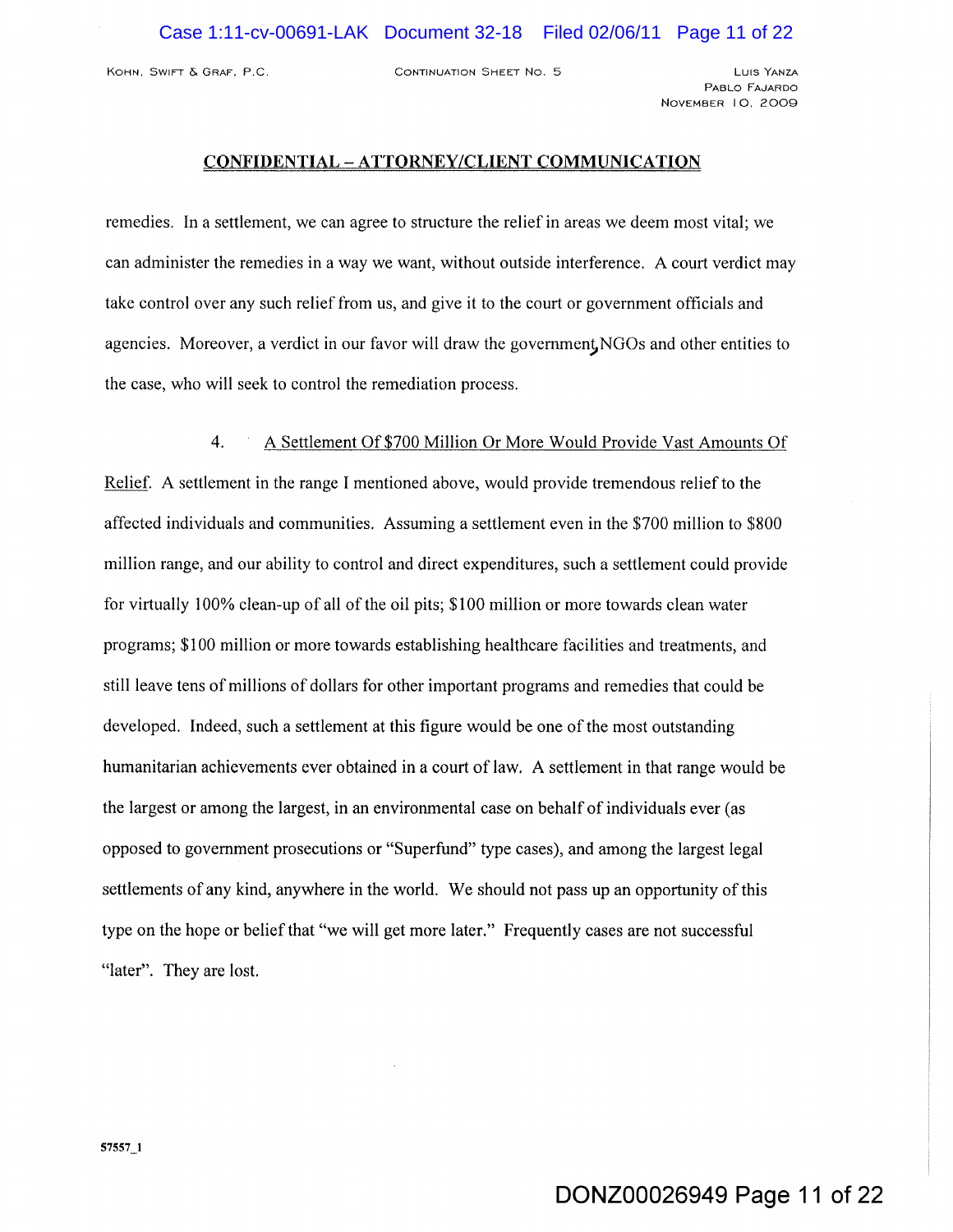KOHN, SWIFT & GRAF, P.C. CONTINUATION SHEET NO.6 LUIS YANZA

PABLO FAJARDO NOVEMBER 10, 2009

# **CONFIDENTIAL - ATTORNEY/CLIENT COMMUNICATION**

5. A Settlement Fund Can Lead To The Possibility of Obtaining Additional Funds and Relief. A settlement would not necessarily be the limit of the relief which could be obtained. A settlement could spur more effective clean up programs from the government, by establishing a protocol we approve. Hospitals and Universities could support the healthcare initiatives we begin. NGOs and foundations could be solicited to support other programs and activities as part of an overall remediation.

6. We Should Not Gamble A Certain Achievable Benefit Against A Hope Of Getting More In The Future. Given the results that could be obtained from such a settlement, it is not in the clients' interest to take the gamble that we would in fact obtain more, or substantially more, by continuing the litigation. I simply would not gamble \$700 million or \$800 million today against the possibility of receiving twice that or \$2 billion or more at some unknown point in the future. Indeed, it could be the case where the litigation continues for 5 or 10 or more years and a settlement in the same range we could achieve now is obtained, only we have delayed for 5 or 10 years implementing any relief.

Reasonable people can have differences of opinion about what the possible outcome of the case is and what a fair settlement would be.

All of us can agree, however, that we cannot guarantee a successful outcome, or predict the future. Governments have changed to be more favorable to our position and they can change back to what they were, or worse. We do not know who the judges are who will ultimately decide the fate of the plaintiffs, or what arguments they will find persuasive, or what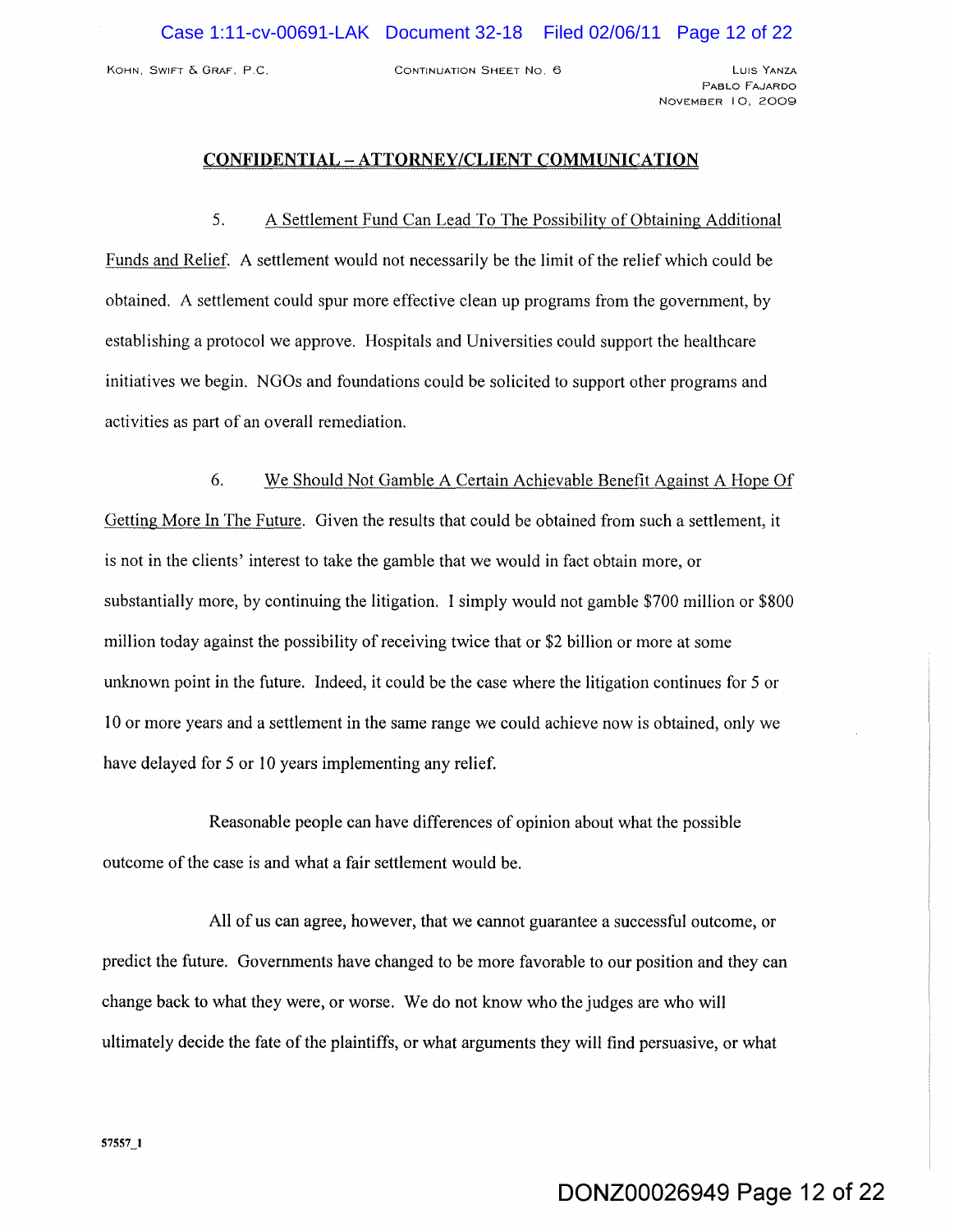KOHN, SWIFT & GRAF, P.C. CONTINUATION SHEET NO. 7 LUIS YANZA

PABLO FAJARDO NOVEMBER 10, 2009

# **CONFIDENTIAL** - A **TTORNEY/CLIENT COMMUNICATION**

biases they may have. I believe that if we can agree with Chevron upon a number where we can provide real clean-up of the pits, clean water, healthcare and other programs now, rather than 5, 10 or 15 years from now, that it is our duty to the clients to attempt to do so, rather than gamble that outcome on a belief and a hope that we could "win" something greater in the future.

For these reasons, I believe we have nothing to lose and everything to gain by approaching Chevron on this basis to see if a reasonable result can be obtained in connection with O'Reilly's departure this year. If Chevron has no interest, then we will continue to press the case as vigorously as we have been.

I am available to meet and discuss these issues and others with you at your earliest convenience and believe we should do so promptly if we hope to begin the process before the end of the year.

With my best regards,

Sincer

Joseph C. Kohn

JCK/kw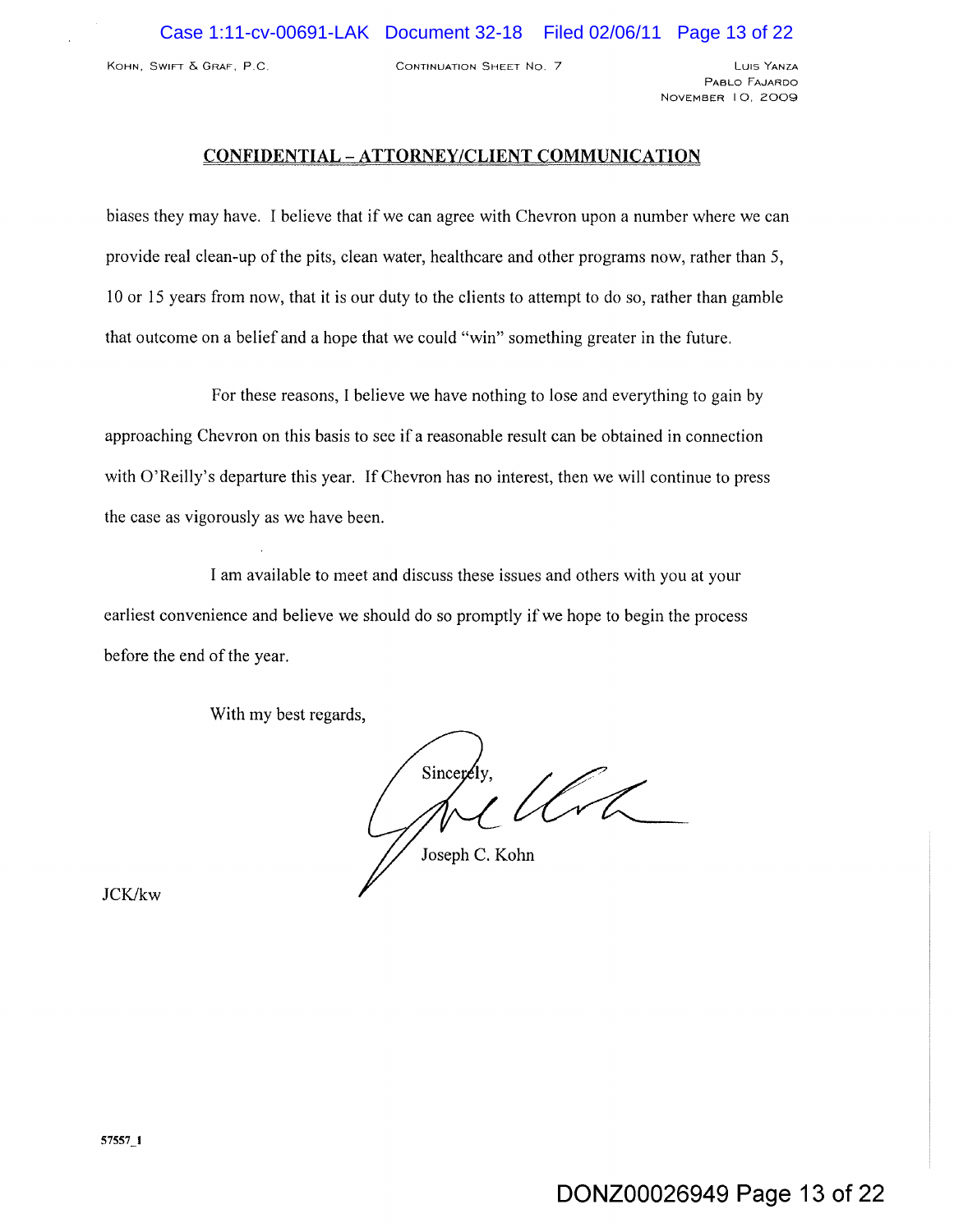NOVEMBER 19,2009 LETTER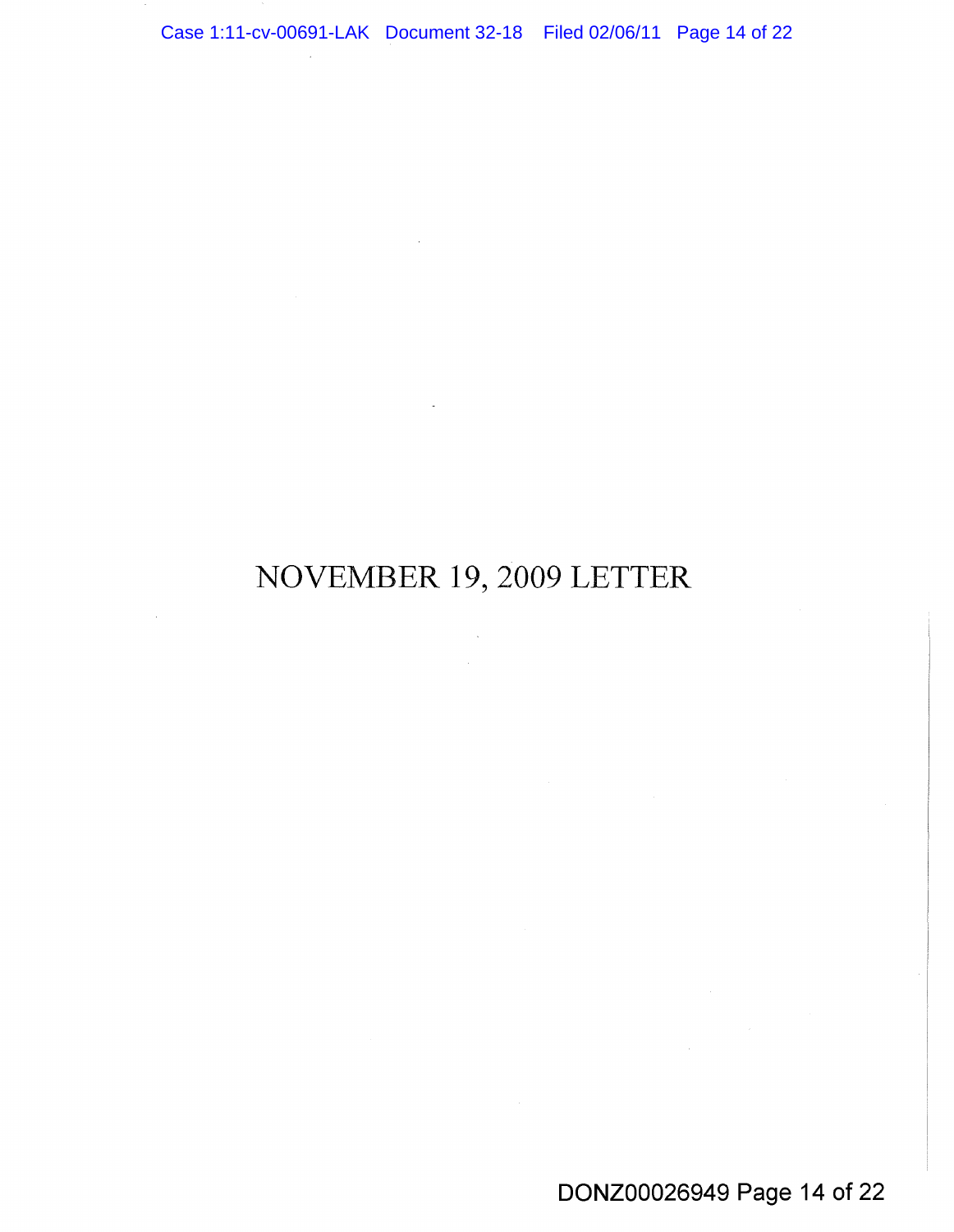#### KOHN, SWIFT & GRAF, P.C.

#### ONE SOUTH BROAD STREET, SUITE 2100

PHILADELPHIA, PENNSYLVANIA 19107-3304

JOSEPH C. KOHN ROBERT A. SWIFT GEORGE W. CRONER ROBERT J. LAROCCA DENIS F. SHEILS 19 DOUGLAS A. ABRAHAMS' WILLIAM E. HOESE STEVEN M. STEINGARD • STEPHEN H. SCHWARTZ + CRAIG W. HILLWIG ELKAN M. KATZ CHRISTINA D. SALER • HADLEY P. ROELTGEN • NEIL L. GLAZER t JARED G. SOLOMON

(215) 236-1700 TELECOPIER (216) 238-1gea FIRM E-MAIL: info@kohnswift.com WEB SITE:www.kohnswift.com E-MAIL: JKOHN@KOHNSWIFT.COM

November 19,2009

HAROLD E. KOHN 1914-1999

OF COUNSEL MERLE A. WOLFSON LISA PALFY KOHN

t ALSO ADMITTED IN NEW YORK () Ai..SO AOMITTED IN NEVADA \* ALSO ADMITTED IN NEW JERSEY

#### CONFIDENTIAL - ATTORNEY/CLIENT COMMUNICATION

Luis Yanza Pablo Fajardo

*Re: Ecuador- Texaco Case* 

Dear Luis and Pablo:

I write in response to your letter dated November 13, 2009 which I received on November 16th, You address my letter regarding settlement strategy and raise serious issues regarding the attorney-client agreement and the management of the case. These are important issues which we believe call for careful thought and an in person meeting. I encourage you to meet with our firm as your decisions concerning our involvement may place the plaintiffs' interests in jeopardy. This letter sets forth our position on these fundamental issues and hopefully you will better understand our perspective.

I.

First, let me summarize the key points from our position.

. 1. We have the utmost respect for both of you, and for everything you have done to advance the case.

2. All of us want the case to be successful. We have worked together on this matter for many years and are prepared to continue.

3. This is a critical time, and the result of the positions taken in your letter will have a profound effect on the future of the case. We therefore hope you will consider the facts set forth in this letter and our perspective  $-$  and agree to meet with us as we propose  $$ before you make a final decision.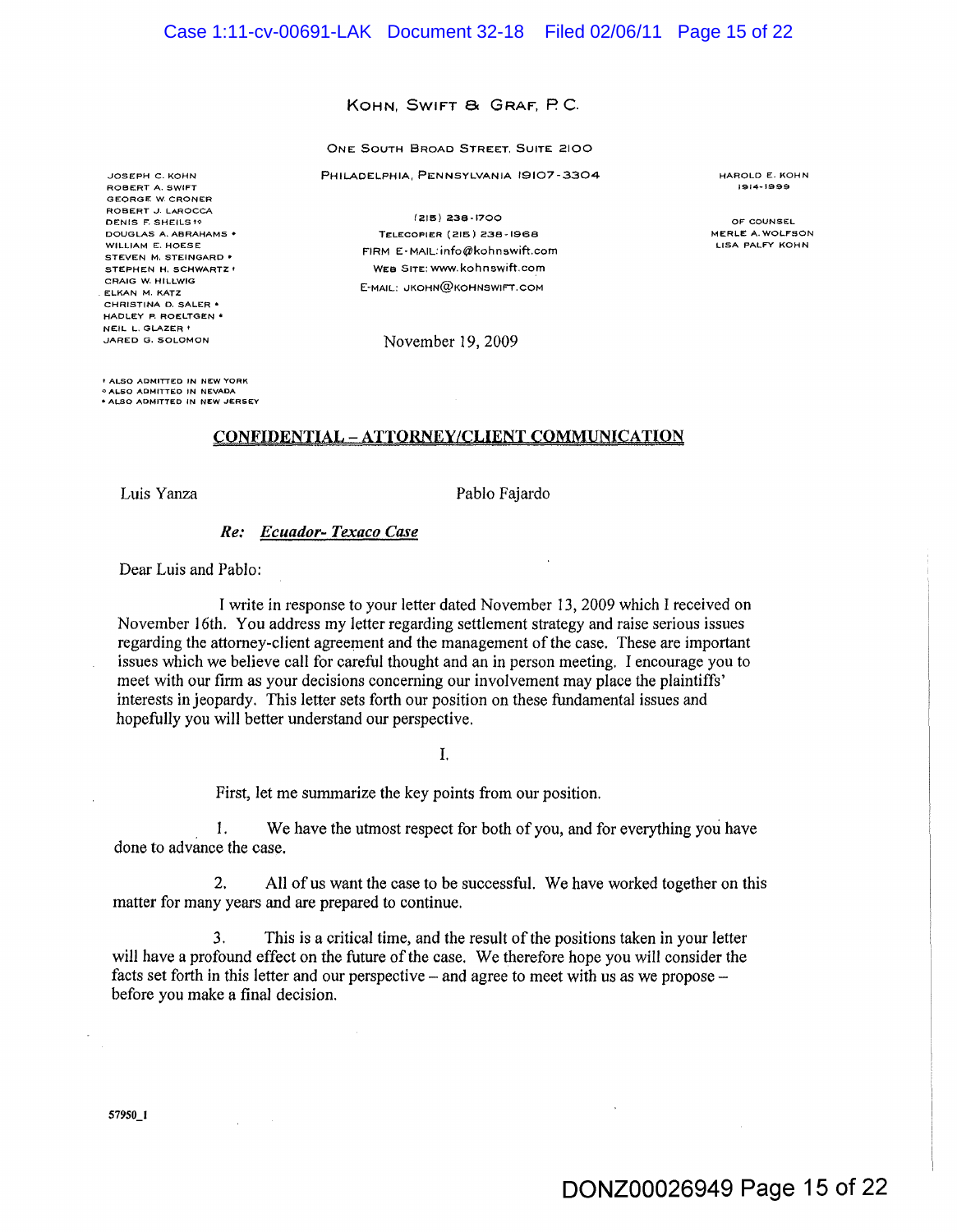KOHN. SWIFT & GRAF. P.C. CONTINUATION SHEET No. 2 LUIS YANZA

PABLO FAJARDO NOVEMBER 19. 2009

#### **CONFIDENTIAL ATTORNEY/CLIENT CQMMUNICA TION**

4. Our firm's support of the case has been extraordinary. In addition to the attorney time we have expended, we have spent approximately \$7 million, of which \$1.1 million has been paid to Doug Beltman's company, \$1 million to Steven for fees and expenses and \$700,000 on public relations firms. We provide more facts of the payments to Selva below.

5. The working relationship between me and our firm and Steven has steadily deteriorated over the past years. I have raised issues with Steven many times, yet the deterioration has continued. I am not sure why, but give some of my perspective below. It is not done to attack Steven, but to respond to positions and arguments he has made to us in the past which appear in your letter.

6. We do not agree with the conclusions or directives of your letter, or many of the assertions contained in it. We do not agree with your assertions concerning the relevant agreement, and believe that your position is a material departure from the agreement and we do not and will not agree to it.

7. We invite you to come to our office and spend as much time as is needed to address all issues; to see if agreement can be reached, get agreements which are legal and ethical with the other professionals, develop a budget and the sources of funding for it, determine if other law firms and which firms should be approached to participate in the case, and, to get a working relationship among the lawyers on track. If your decisions as set forth in your letter are final and you do not want to hear more, then there is no need to waste time or to meet. Our conclusions regarding the effect of your decision, if it is final, are set forth at the end of this letter. It is our sincere hope that you will meet and have not reached a final decision.

8. Even if you do not meet with us, I urge you to get proper written agreements in place with the various lobbyists and professionals Steven has approached so that all such arrangements are ethical and legal, and you will not be faced with disputes later.

The reasons for our conclusions, and responses to various statements in your letter, are set forth below.

II.

A. Settlement. I find the decision to not raise settlement before you "win" the trial to be naive and impractical. I can only give you my best advice based on 25 years of litigating against major corporations and their law firms and settling dozens of such cases. If you wish to take the advice of Steven Donziger on this issue, even though he has practically no civil litigation experience outside of this case and who has never settled a single case, not even a simple car accident, I believe you are making a grave mistake. You say you will wait for Chevron to propose a settlement to you. I am afraid you will wait a very, very long time before that happens. I don't know how many of the community leaders or plaintiffs you have been able to consult in the short time since you received my letter but I urge you to continue to consult and deliberate on this issue for all the reasons set forth in my letter.

*5795V*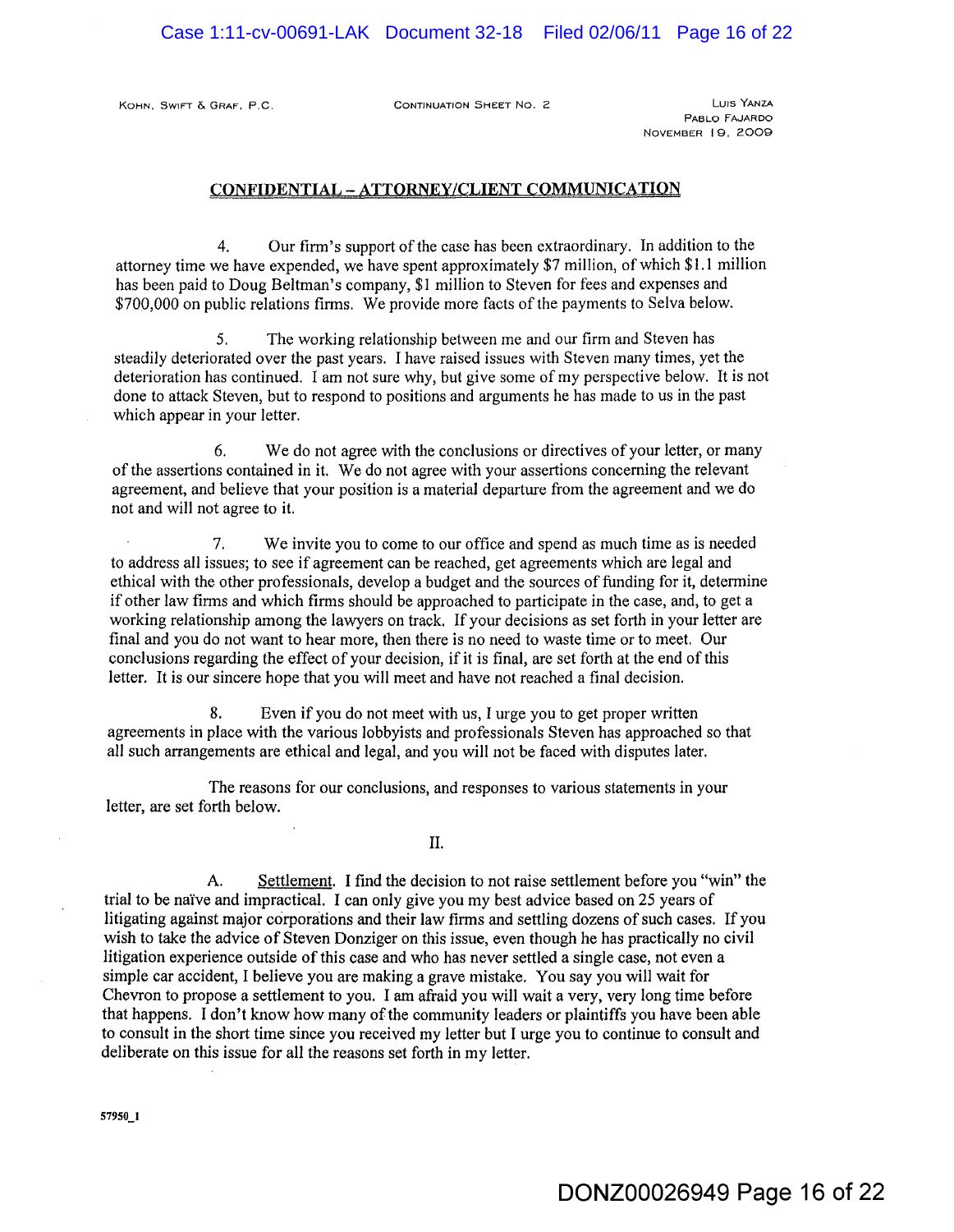KOHN, SWIFT & GRAF, P.C. CONTINUATION SHEET NO. 3

PABLO FAJARDO NOVEMBER 19, 2009

#### **CONFIDENTIAL - ATTORNEY/CLIENT COMMUNICATION**

B, Costs and Attorney-Client Relationship. Your letter frames the fundamental problem which has infected our firm's relationship with Steven and which I have repeatedly raised with him: namely, the position that budget decisions, and all strategy decisions in the case will be made by Steven, and our firm is obligated to pay any and all costs, whatever they might be, and whether they are set forth in any budget or not, and have no other involvement or say in the case. This is not what our agreement is. You state that we are under an obligation or agreement to pay a budget proposed by Steven, when there is no such agreement, nor would any law firm agree to this procedure. What if Steven "decided" the budget should be \$3 million per year, and he should receive \$500,000 per year, and hire five additional lawyers, would we be obligated to pay that? Of course not. Steven repeatedly makes demands for funds from our firm which are undocumented, not pre-approved and outside any agreed upon budget. I have told him we will no longer do that.

1. You used the word "breach" in reference to our obligations to pay expenses. There has been no breach by our firm of any kind, of any agreement. We have paid all necessary litigation expenses, as well as many wasteful and unnecessary expenses incurred due to Steven's extravagance and decisions.

Let me set forth some of the facts as we see them. First, with respect to the payments to Selva, I have attached a chart setting forth the dates and amounts of wire transfers to Selva since January 2007, which I sent to Juan Pablo on Monday. You can see regular monthly transfers in various amounts including \$40,000, \$70,000, and \$100,000. These amounts were sent in response to the varying requests from Steven or Luis. Payments this year have usually been \$20,000 per month, an amount agreed to by Steven and me. In July, a \$70,000 payment was sent at Steven's request, supposedly to clear up all old or outstanding bills. You say that you perceive I am not confident in your administrative responsibilities. I do not know where you got that idea. On the contrary, we sent payments for over a year at a time with no receipts or backup of any kind being sent to us. We request such backup not because we do not trust your accounting, but because it is necessary for our own bookkeeping and because of 40 years of experience at our firm litigating contingency cases where ultimately costs must be justified to a court of law, or to a defendant in settlement or to address charges that a defendant could make about improper expenditures. Indeed, Chevron has raised charges of improper contact with the court expert.

Second, the one recent example you cite of the \$37,000 request highlights my points and the misunderstandings. I received an email from Luis on September 18,2009 stating that monthly transfers would be "no greater than \$25,000." Then, on October 6<sup>th</sup>, I received another email from Luis requesting \$27,000 due to the expenses of the recent march. Despite the budget, we promptly sent the \$27,000 requested. Now you claim we "breached" some agreement. I do not wish to belabor this one point, only to respond with facts to the example you raised.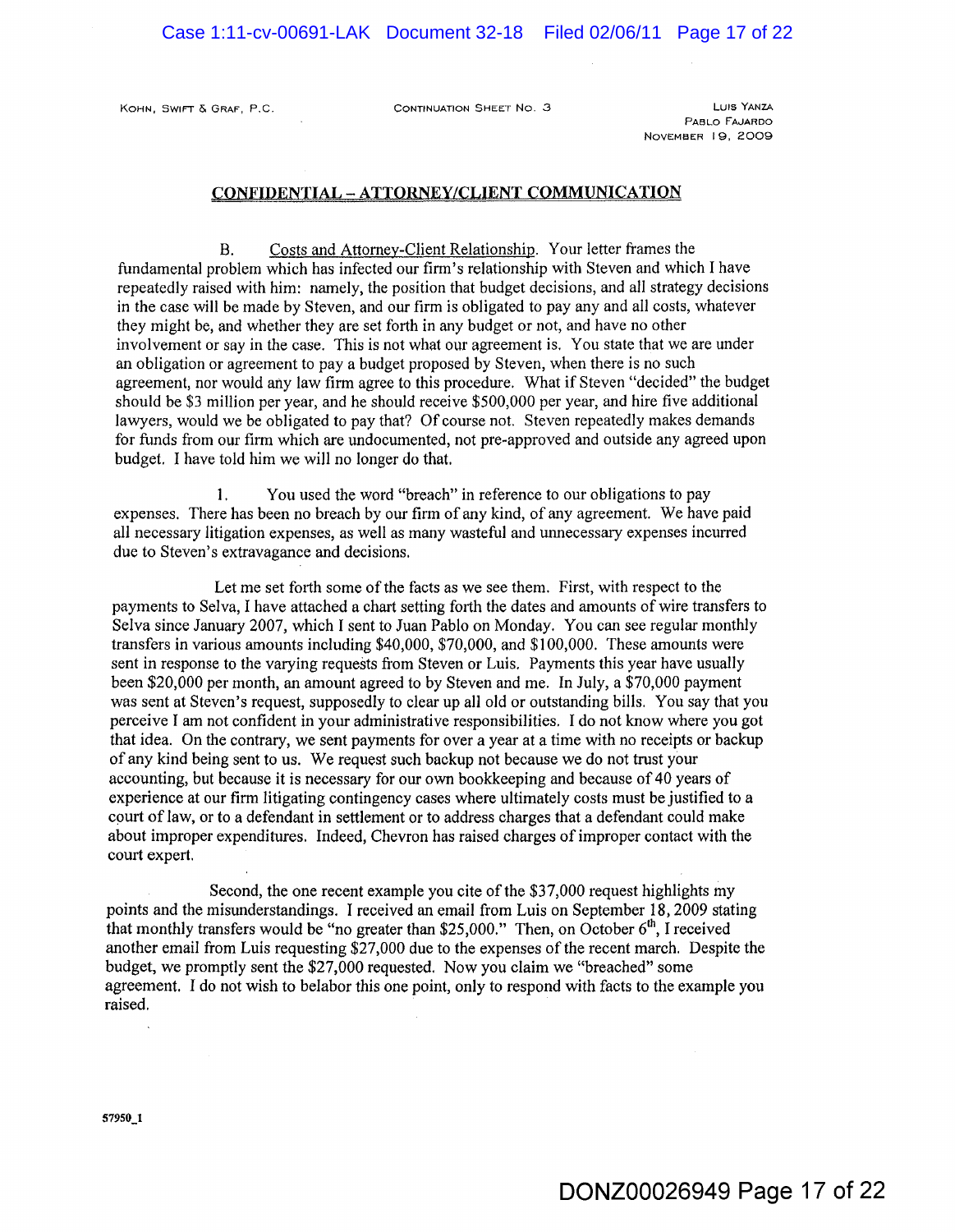KOHN, SWIFT & GRAF, P.C. CONTINUATION SHEET No. 4 LUIS YANZA

PABLO FAJARDO NOVEMBER 19, 2009

#### CONFIDENTIAL - ATTORNEY/CLIENT COMMUNICATION

2. Over the many years of this case we have paid all appropriate litigation expenses. If you look at the budget you cite in your letter of \$1 00,000 per month, or \$1.2 million per year, the total amount spent on the case by our firm and the other funding source actually have exceeded that amount in 2007 and 2008 and is right at \$1.2 million for 2009. For someone to charge that we have "breached" an obligation when the facts show we have paid more than the ideal budget you propose is, to me, offensive and ridiculous.

3. By far, the largest single component of the "budget" is Steven's demand for fees and expenses, and there, in my opinion, lies the root of the current problem, and the reason why this current crisis arises. A year or more ago I discussed with Steven that he needed to be self sustaining, and not look to our firm to continue to pay him for the life of the case. He sat in my office and acknowledged that we had no legal duty or obligation to ever pay him or to continue to pay him. I had also told him that even though I like Andrew, I had never agreed to pay him. Essentially, Steven hired Andrew without telling me he felt he needed to hire another lawyer or that he was doing so, and then he started sending me bills for Andrew. Steven's "budget" now includes \$330,000 per year for himself and Andrew, unheard of in a contingency fee lawsuit, plus all their expenses which, despite my repeated requests to conserve resources includes excessive amounts of travel, stays at hotels and meals at expensive restaurants. There simply is no agreement which requires this firm to pay Steven or his "firm" members as part of the litigation expenses.

4. At the same time as we have spent enormous sums of money on the case, Steven has denied us access to documents, information and the legal team, despite our repeated requests. He has made it impossible for us to effectively discharge our duty as attorneys and has interfered with the attorney-client relationship. He purports to make all decisions on his own without any contact or input from our firm. Lawyers are told to not raise questions, speak up or disagree with Steven's suggestions, We have raised, and attempted to raise, many questions and issues relating to the effectiveness and enforceability of the judgment of the Lago court, among others. These questions have generally been ignored, and we would welcome the opportunity to discuss them with you. That is not what a co-counsel relationship or effective litigating is built upon. Our involvement with this case is as attorneys, not simply as an unlimited source of . money to be spent at the discretion of another lawyer.

5. I can only assume from this conduct that Steven has another law firm or firms that he believes will now fund or work on the matter and that he has precipitated this conflict to force us out of the case. He has spoken to a number of firms which he has told me of after the fact. I have told Steven repeatedly that I am willing to have additional lawyers join and contribute expenses to the case and in that regard introduced him to a top flight firm in Philadelphia with over 60 lawyers which was part of the Exxon Valdez case. They are willing to discuss sharing expenses and the workload and are willing to meet you. Steven has refused to follow up with me concerning their involvement. I would simply caution you to be careful in selecting additional counsel and in obtaining proper agreements from them. We have contacts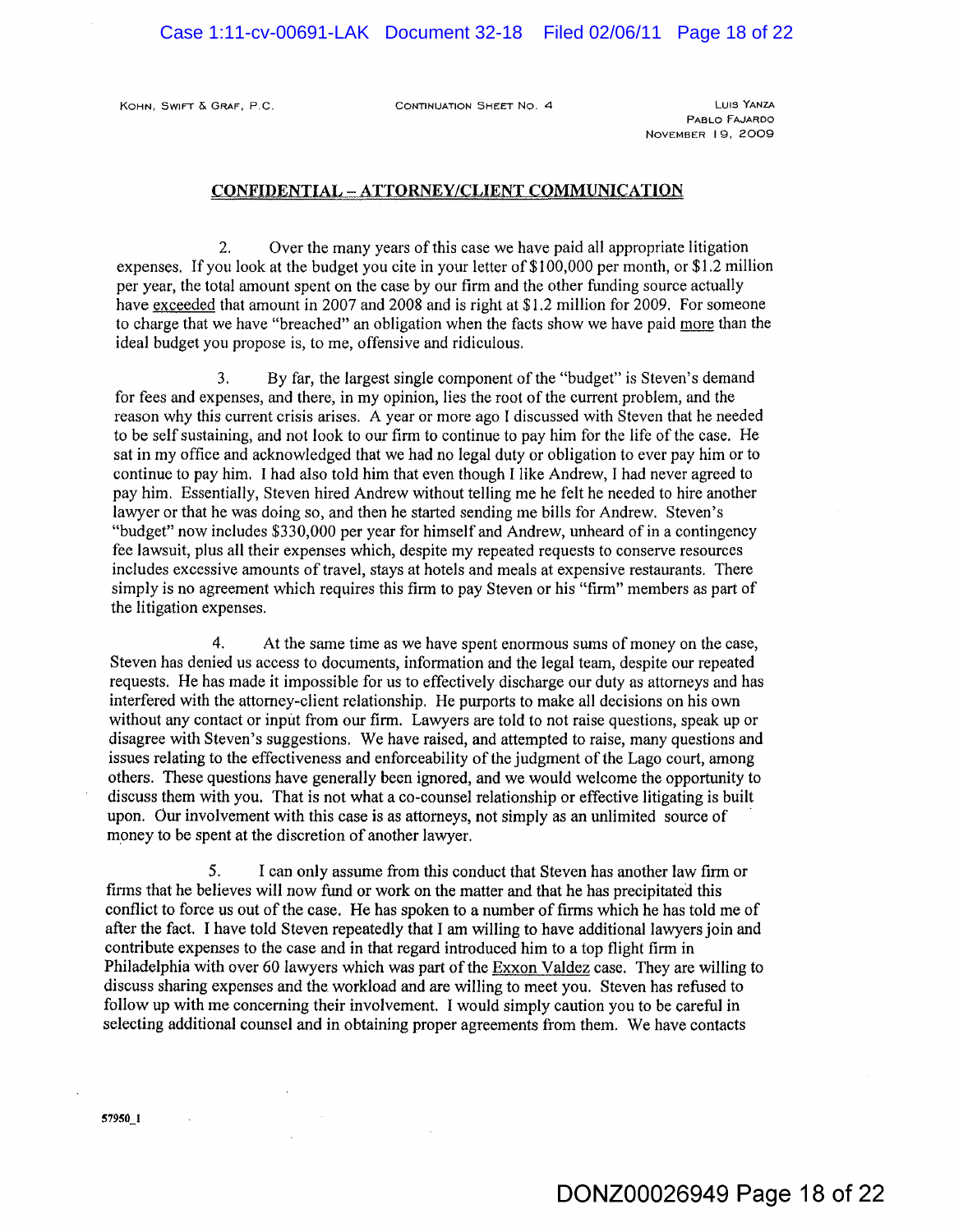KOHN, SWIFT & GRAF, P.C. CONTINUATION SHEET NO. 5 CONTINUATION SHEET NO. 5

PABLO FAJARDO NOVEMBER 19, 2009

#### CONFIDENTIAL - ATTORNEY/CLIENT COMMUNICATION

with many of the leading firms in the U.S., have worked as co-counsel with many, and would be happy to advise.

6. In my recent conversations with Steven I have told him that we remain committed to the case and would continue to fund litigation expenses including the Selva costs and necessary experts and other expenses (provided we have a clear budget, appropriate and legal agreements to compensate the non-lawyers Steven worked with and a proper attorney working relationship in the case). In addition to Steven finding his own means of support, I suggested that the public relations expenses which we have paid could perhaps be paid by the lobbyists and other professionals Steven has hired and who will seek their own fees from any recovery obtained by the plaintiffs. We are prepared to discuss feasible and proper arrangements with you at a meeting.

III.

C. Conclusion. In summary, the directives set forth in your letter are contrary to our agreement and we do not accept them. We, therefore, see two possible outcomes:

One, we meet promptly in Philadelphia and agree upon a budget and reach appropriate attorney-client agreements understood by all, including agreements concerning procedures for the payment of other professionals that are ethical and legal, and for the handling of the case going forward.

Two, unless or until such agreements are reached, this firm considers that due to Steven's influence and interference, there is no longer an attorney-client relationship with our firm and we will withdraw from any further representation related to the case and notify the vendors and other appropriate entities of that fact.

Because I am a gentleman and am concerned with the outcome of the case, I will pay the November payment to Selva that I confirmed in my email to Juan Pablo on Monday I would. After that, we will not make further payments.

We reserve all of our rights, as do you.

Good luck and God speed. truly yours, Joseph C. Kohn

JCK/kw cc: Steven R. Donziger, Esquire

57950\_1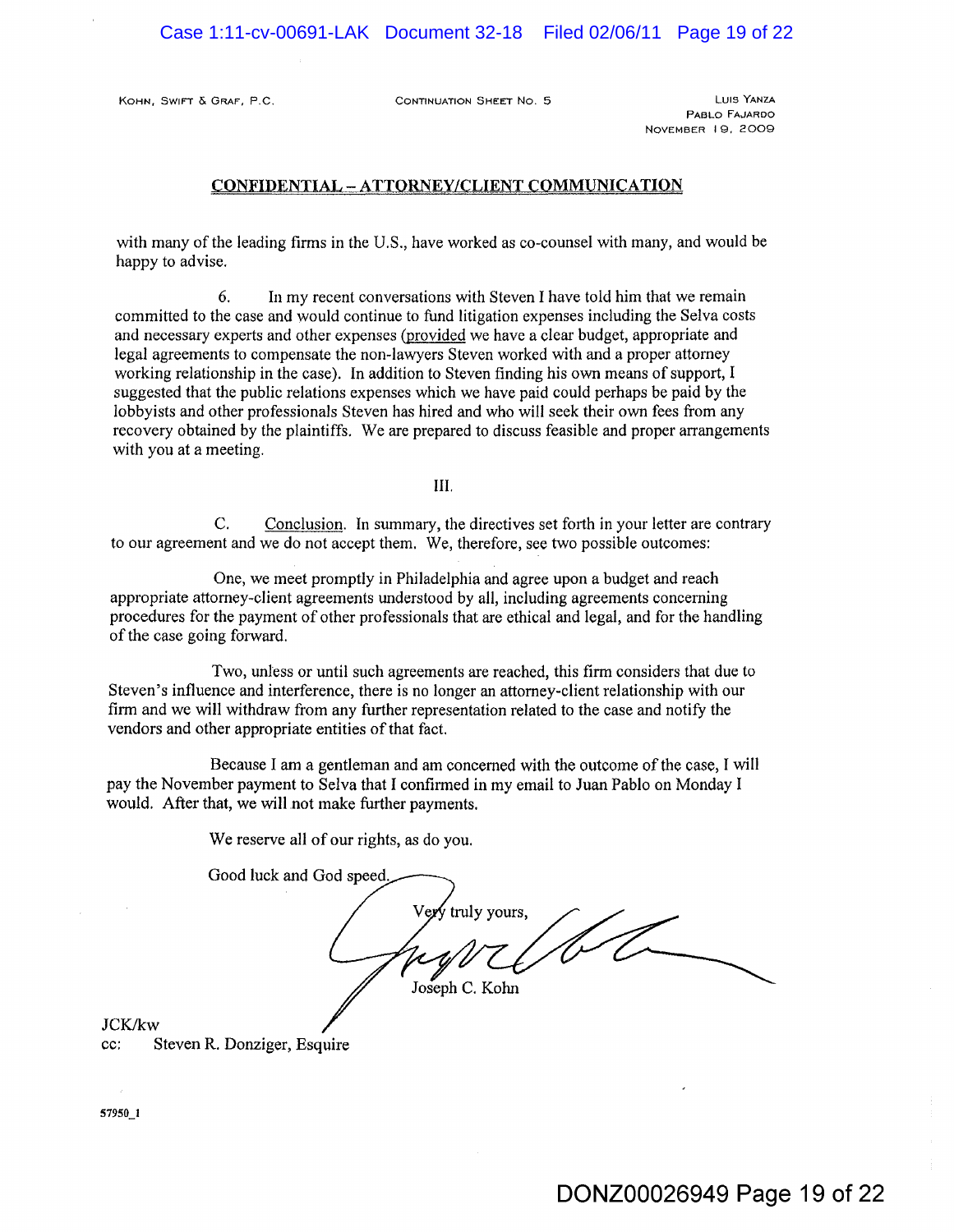# **ATTACHMENT**

 $\sim 10$ 

 $\ddot{\phantom{a}}$ 

 $\Delta \vec{V}$ 

DONZ00026949 Page 20 of 22

 $\mathcal{L}^{\text{max}}_{\text{max}}$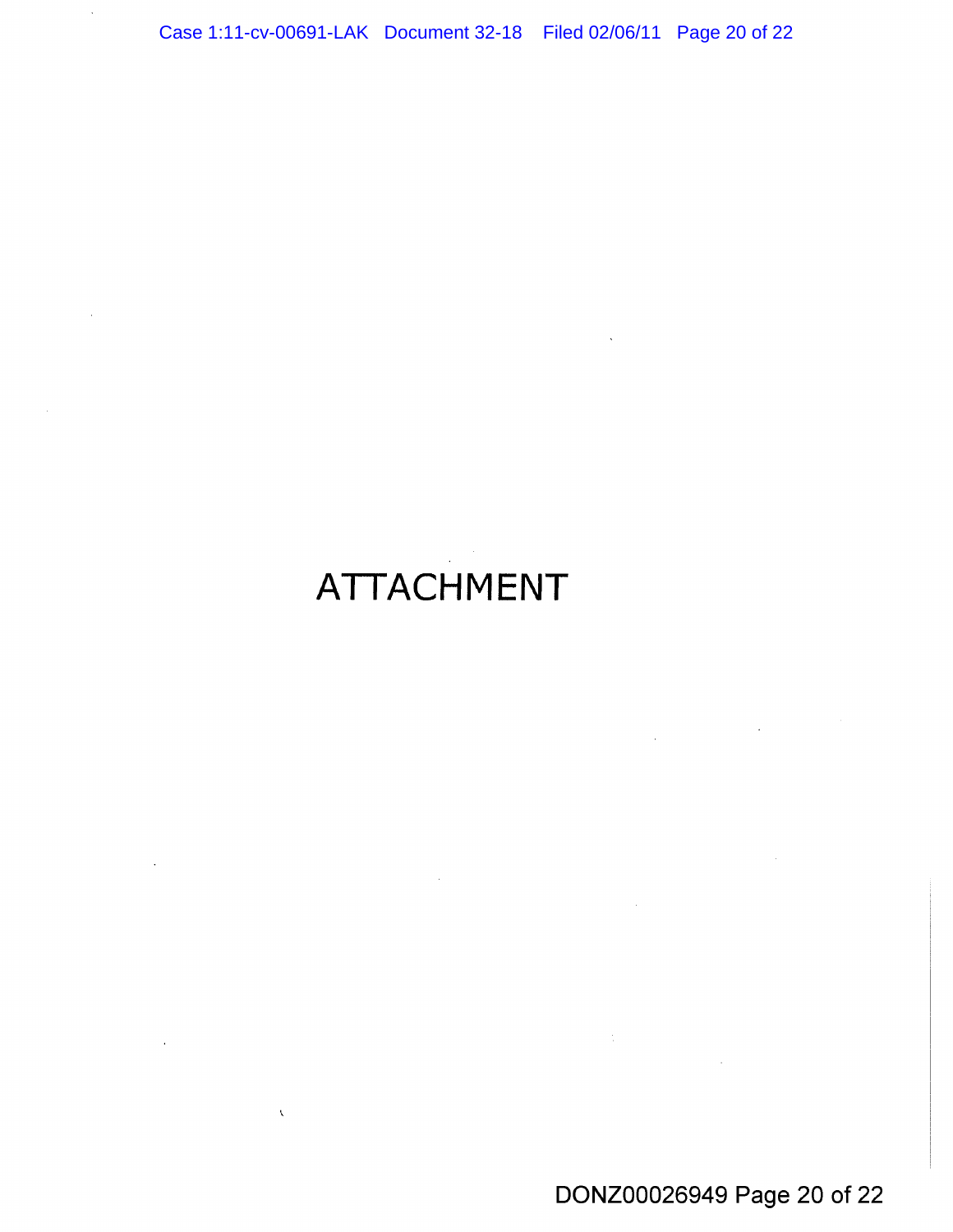# **PAYMENTS TO SELVA VIVA CIA LTDA. IN RE TEXACO/CHEVRON YEARS 2007 - 2008 - 2009**

| <b>DATE</b><br><b>DISBURSED</b> | <b>SOURCE OF PAYMENT</b> | <b>AMOUNT DISBURSED</b> |
|---------------------------------|--------------------------|-------------------------|
| 01/22/2007                      | Wired                    | $\overline{$}12,000.00$ |
| 02/05/2007                      | Wired                    | $\overline{$}75,000.00$ |
| 03/20/2007                      | Wired                    | \$40,000.00             |
| 04/13/2007                      | Wired                    | \$30,000.00             |
| 05/11/2007                      | Wired                    | $\frac{1}{2}$ 40,000.00 |
| 06/14/2007                      | Wired                    | \$100,000.00            |
| 07/20/2007                      | Wired                    | \$100,000.00            |
| 09/04/2007                      | Wired                    | \$50,000.00             |
| 10/17/2007                      | Wired                    | \$50,000.00             |
| 11/13/2007                      | Wired                    | $\frac{1}{2}$ 70,000.00 |
| 12/17/2007                      | Wired                    | \$50,000.00             |
| 01/17/2008                      | Wired                    | \$50,000.00             |
| 02/11/2008                      | Wired                    | $\frac{1}{20,000.00}$   |
| 03/05/2008                      | Wired                    | \$40,000.00             |
| 04/11/2008                      | Wired                    | $\frac{1}{2}$ 70,000.00 |
| 05/06/2008                      | Wired                    | $\overline{$}35,000.00$ |
| 06/09/2008                      | Wired                    | \$30,000.00             |
| 07/02/2008                      | Wired                    | \$30,000.00             |
| 08/11/2008                      | Wired                    | $\overline{$}38,000.00$ |
| 09/11/2008                      | Wired                    | \$28,000.00             |
| 10/03/2008                      | Wired                    | $\frac{1}{2}$ 32,000.00 |
| 11/14/2008                      | Wired                    | \$40,000.00             |
| 12/18/2008                      | Wired                    | $\frac{1}{2}$ 30,000.00 |
| 02/04/2009                      | Wired                    | \$30,000.00             |

 $\ddot{\phantom{a}}$ 

10f2